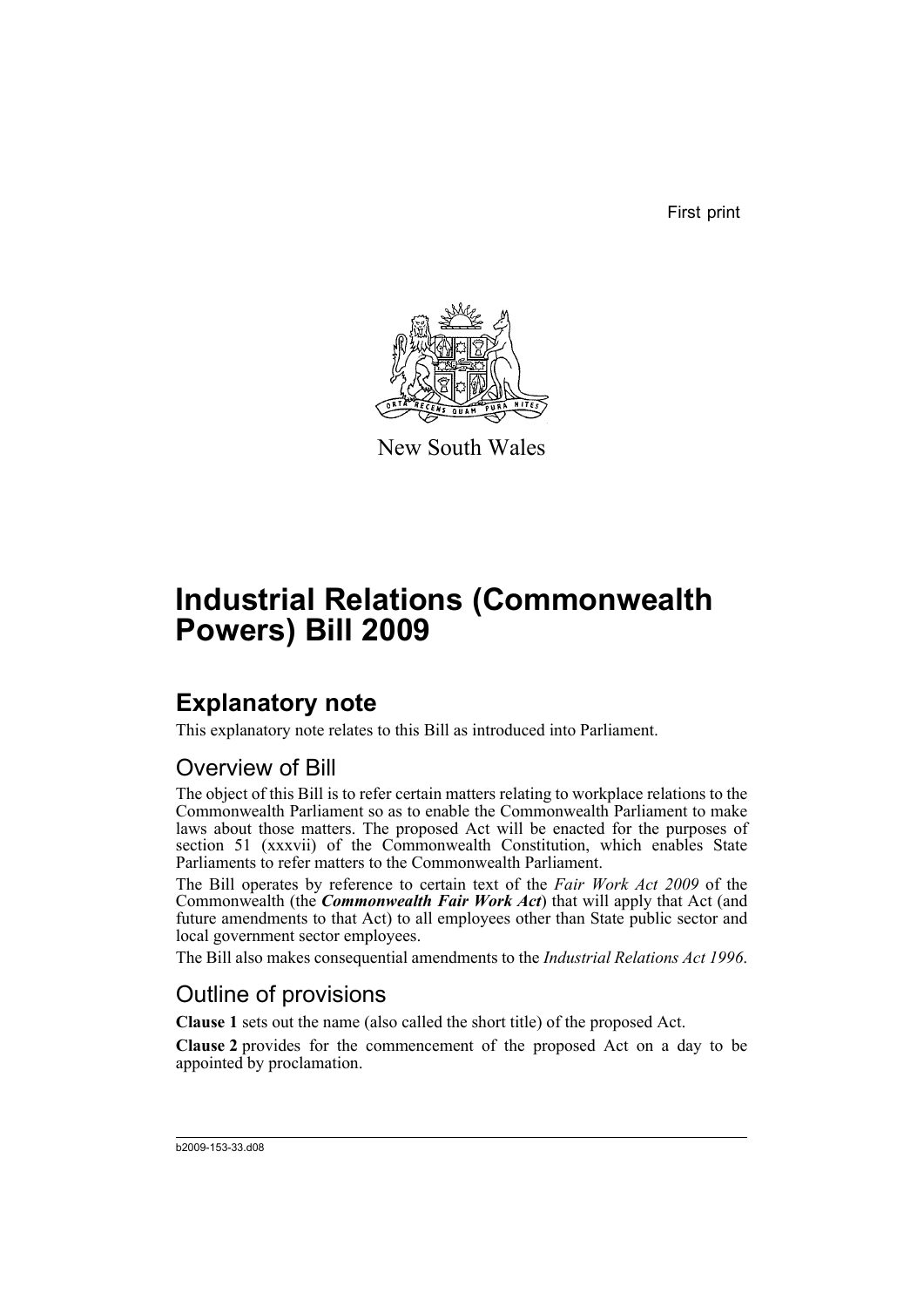Explanatory note

**Clause 3** defines certain words and expressions used in the proposed Act. The clause defines the subject matters of workplace relations to be referred and the matters excluded from those referred matters. The clause also defines the scope of employment within the State and local government sectors for the purposes of the exclusion of those employees from the referral.

**Clause 4** sets out fundamental workplace relations principles under the proposed Act.

**Clause 5** deals with the references to the Commonwealth Parliament. The references comprise the initial reference of the text set out in Schedule 1 (to cover the application of the Commonwealth legislation in the State), the amendment reference (to cover future amendment of the Commonwealth legislation) and the transition reference (to enable the transition from State to Commonwealth industrial relations arrangements).

**Clause 6** deals with matters excluded from the reference, namely State and local government employees (including Ministers and Members of Parliament, parliamentary staff, and law enforcement officers).

**Clause 7** deals with the termination of the period of the references under clause 5 (namely, the period ending on a day fixed by the Governor by proclamation). The clause enables the period of initial, amendment and transition references to be terminated or only the period of the amendment or transition reference to be terminated.

**Clause 8** makes it clear that the separate termination of the period of the amendment or transition reference does not affect laws already in place. Accordingly, the transition or amendment reference continues to have effect to support those laws unless the period of the initial reference is also terminated.

**Clause 9** requires 6 months' notice of the proposed termination of a reference. However, only 3 months' notice of the proposed termination of the amendment reference is required if future Commonwealth legislation is considered to be inconsistent with any of the fundamental workplace relations principles set out in clause 4.

# **Schedule 1 Text to be included in the provisions of the Commonwealth Fair Work Act**

**Schedule 1** sets out the relevant text of the Commonwealth Fair Work Act that will apply that Act to employment generally in the State (other than for the State public and local government sectors).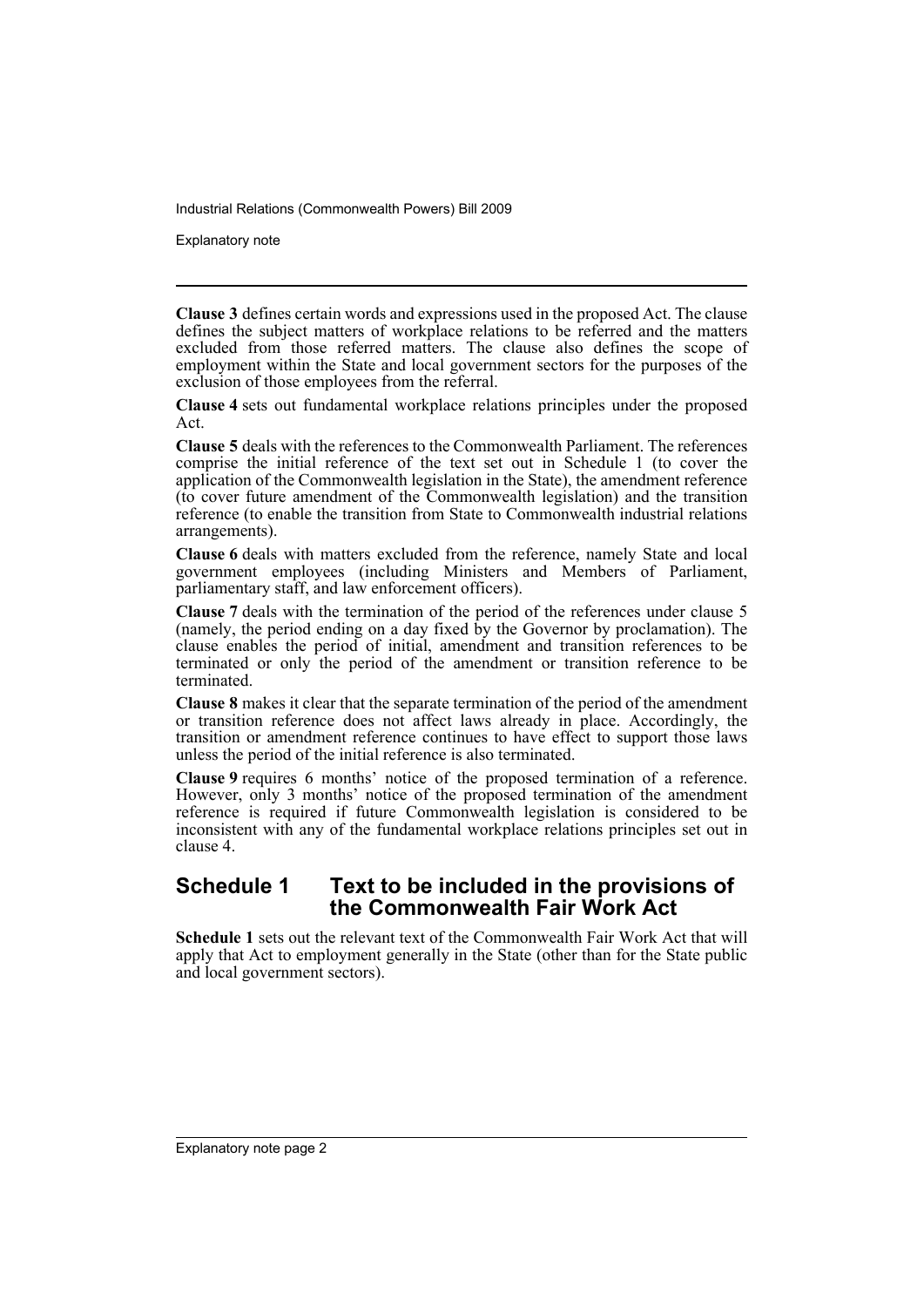Explanatory note

## **Schedule 2 Amendment of Industrial Relations Act 1996 No 17**

**Schedule 2** amends the *Industrial Relations Act 1996* for the following purposes:

- (a) to provide a mechanism (authorised under the Commonwealth Fair Work Act) by which the Minister may declare specified State or local government employers (including certain subsidiary or related bodies) not to be national system employers and thereby excluded from that Act (provided the declaration is confirmed by the relevant Commonwealth Minister),
- (b) to recognise the referral of power and to make transitional provision relating to the updating of existing references in NSW Acts and instruments to State industrial instruments or agreements,
- (c) to repeal section 146A, which authorised the Industrial Relations Commission of New South Wales to deal with industrial matters by agreement with corporations subject to the previous federal workchoices legislation,
- (d) to revise provisions that refer to the federal legislation to reflect changes made by the Commonwealth Fair Work Act,
- (e) to enable savings and transitional regulations to be made consequent on the enactment of the proposed Act.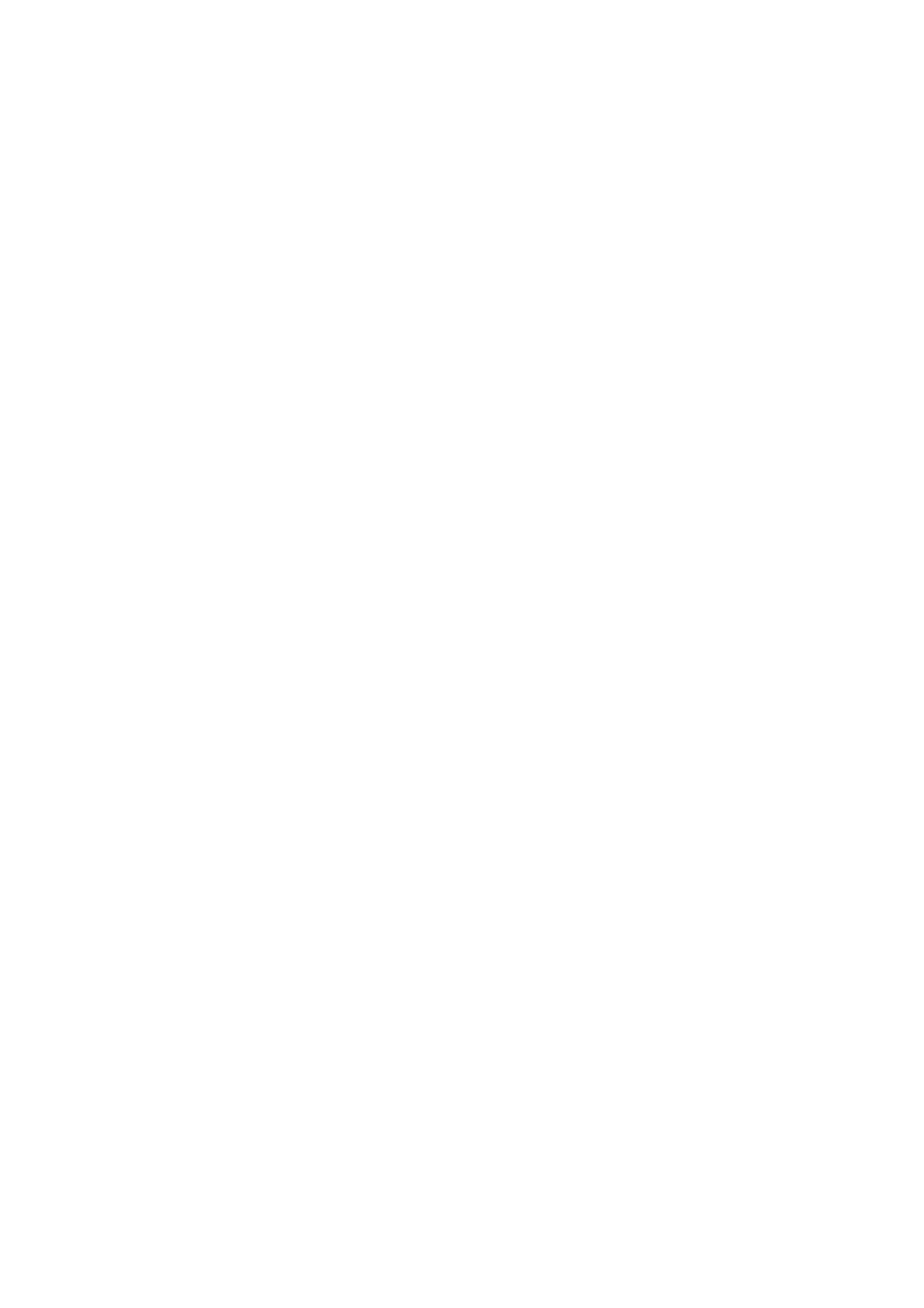First print



New South Wales

# **Industrial Relations (Commonwealth Powers) Bill 2009**

# **Contents**

|            |                                                                                                  | Page |
|------------|--------------------------------------------------------------------------------------------------|------|
|            | Name of Act                                                                                      |      |
| 2          | Commencement                                                                                     |      |
| 3          | Definitions                                                                                      | 2    |
| 4          | Fundamental workplace relations principles                                                       | 6    |
| 5          | Reference of matters                                                                             | 6    |
| 6          | Matters excluded from the reference                                                              |      |
|            | Termination of references                                                                        |      |
| 8          | Effect of termination of amendment reference or transition<br>reference before initial reference | 8    |
| 9          | Period for termination of references                                                             | 8    |
| Schedule 1 | Text to be included in the provisions of the Commonwealth<br>Fair Work Act                       | 10   |
| Schedule 2 | Amendment of Industrial Relations Act 1996 No 17                                                 | 20   |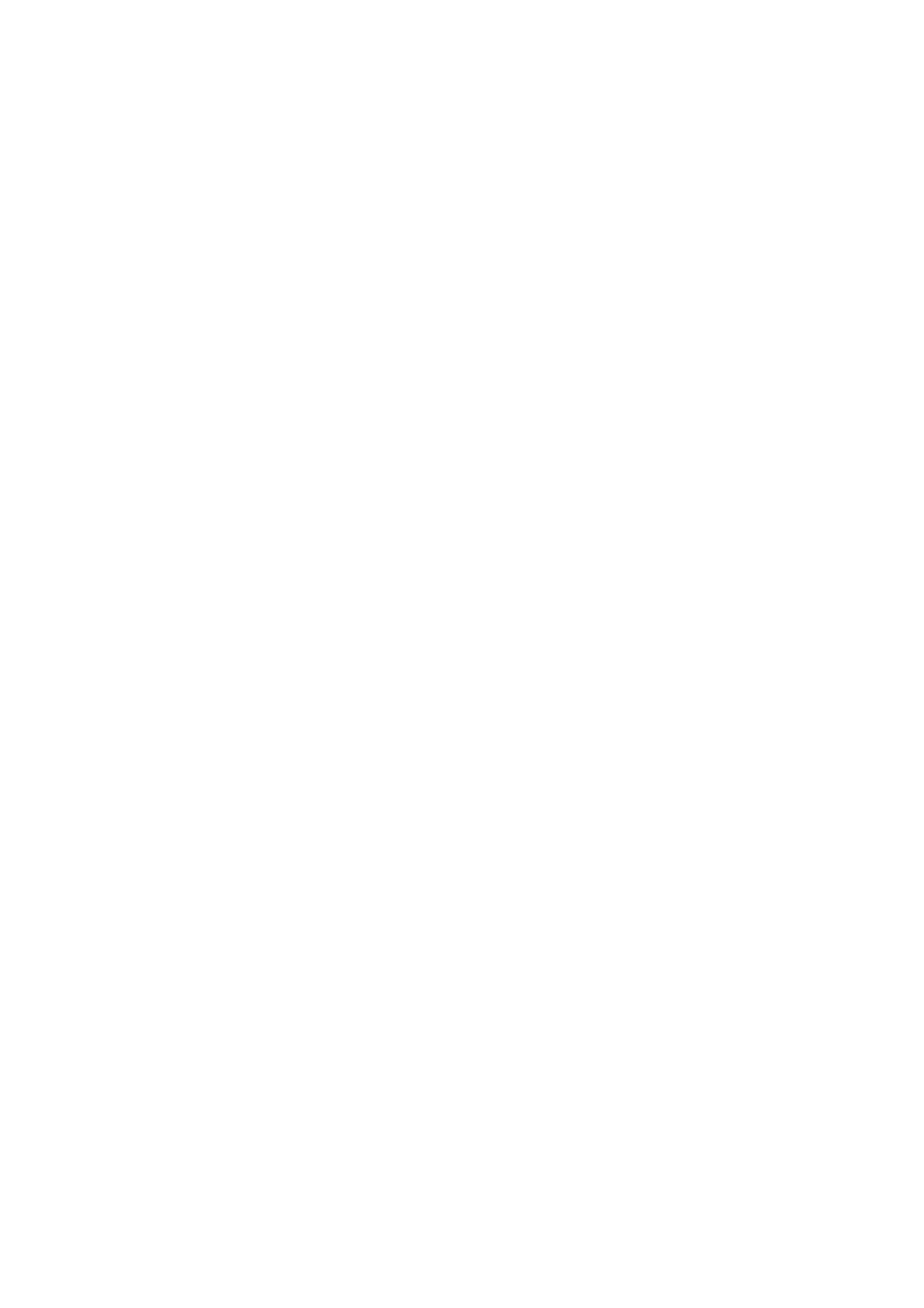

New South Wales

# **Industrial Relations (Commonwealth Powers) Bill 2009**

No , 2009

# **A Bill for**

An Act to refer certain matters relating to workplace relations to the Parliament of the Commonwealth for the purposes of section 51 (xxxvii) of the *Constitution of the Commonwealth*; and to amend the *Industrial Relations Act 1996*.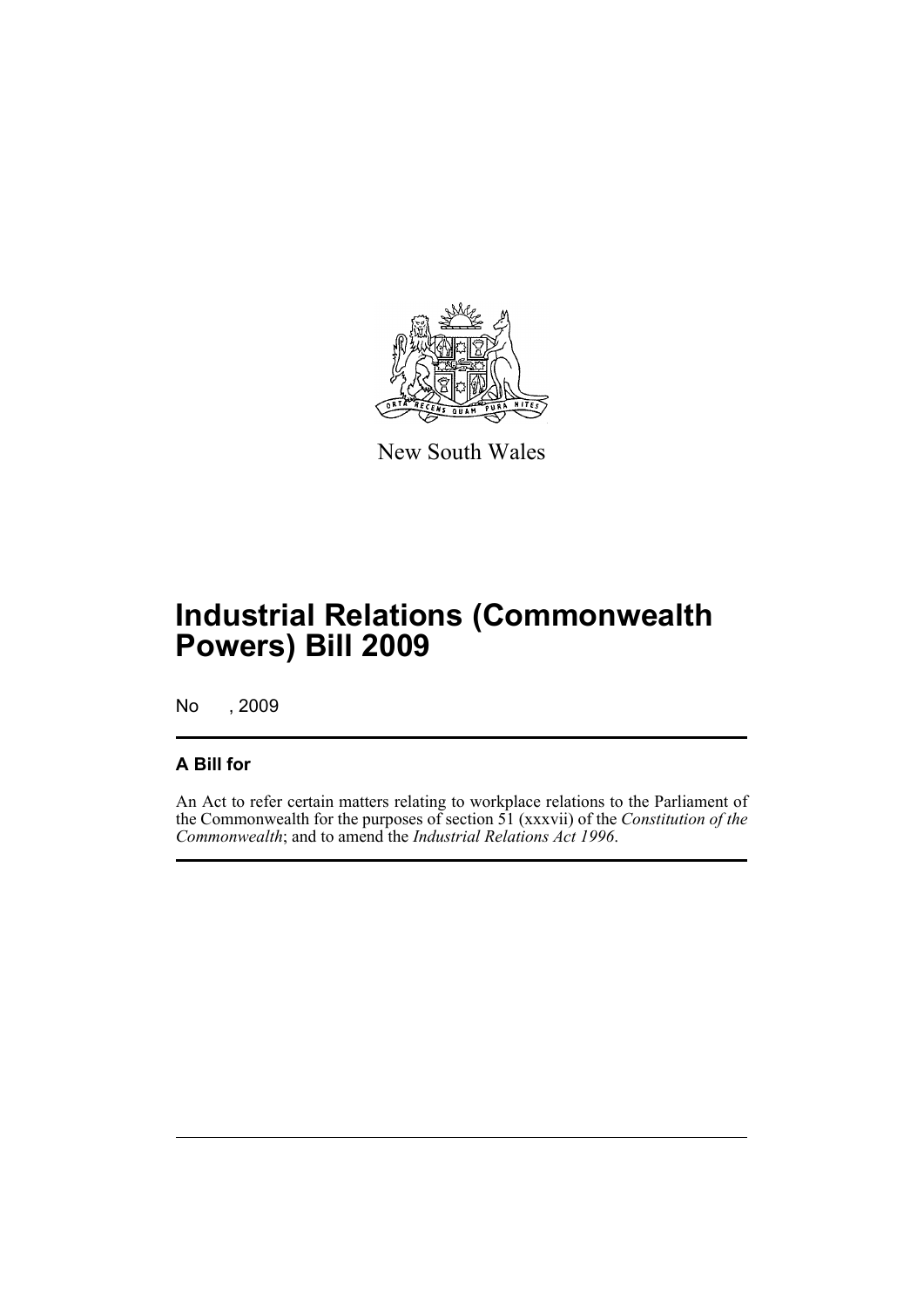<span id="page-7-2"></span><span id="page-7-1"></span><span id="page-7-0"></span>

|              |                                                                                     |                                                                      | The Legislature of New South Wales enacts:                                                                                       | 1        |  |  |  |  |  |  |
|--------------|-------------------------------------------------------------------------------------|----------------------------------------------------------------------|----------------------------------------------------------------------------------------------------------------------------------|----------|--|--|--|--|--|--|
| 1            |                                                                                     | <b>Name of Act</b>                                                   |                                                                                                                                  |          |  |  |  |  |  |  |
|              |                                                                                     | This Act is the Industrial Relations (Commonwealth Powers) Act 2009. |                                                                                                                                  |          |  |  |  |  |  |  |
| $\mathbf{2}$ |                                                                                     |                                                                      | <b>Commencement</b>                                                                                                              |          |  |  |  |  |  |  |
|              |                                                                                     | This Act commences on a day to be appointed by proclamation.         |                                                                                                                                  |          |  |  |  |  |  |  |
| 3            |                                                                                     | <b>Definitions</b>                                                   |                                                                                                                                  |          |  |  |  |  |  |  |
|              | (1)<br>In this Act:                                                                 |                                                                      |                                                                                                                                  |          |  |  |  |  |  |  |
|              | <b>amendment reference</b> means the reference under section $5(1)(b)$ .            |                                                                      |                                                                                                                                  |          |  |  |  |  |  |  |
|              |                                                                                     |                                                                      | <b>Commonwealth Fair Work Act means the Fair Work Act 2009 of the</b><br>Commonwealth (as amended from time to time).            | 9<br>10  |  |  |  |  |  |  |
|              |                                                                                     |                                                                      | excluded subject matter means any of the following matters:                                                                      | 11       |  |  |  |  |  |  |
|              | (a)<br>a matter dealt with in the Anti-Discrimination Act 1977,                     |                                                                      |                                                                                                                                  |          |  |  |  |  |  |  |
|              | (b)<br>superannuation,                                                              |                                                                      |                                                                                                                                  |          |  |  |  |  |  |  |
|              | workers compensation,<br>(c)                                                        |                                                                      |                                                                                                                                  |          |  |  |  |  |  |  |
|              | occupational health and safety,<br>(d)                                              |                                                                      |                                                                                                                                  |          |  |  |  |  |  |  |
|              | matters relating to outworkers (within the ordinary meaning of<br>(e)<br>the term), |                                                                      |                                                                                                                                  |          |  |  |  |  |  |  |
|              | child labour,<br>(f)<br>training arrangements,<br>(g)                               |                                                                      |                                                                                                                                  |          |  |  |  |  |  |  |
|              |                                                                                     |                                                                      |                                                                                                                                  |          |  |  |  |  |  |  |
|              |                                                                                     | (h)                                                                  | long service leave,                                                                                                              | 20       |  |  |  |  |  |  |
|              |                                                                                     | (i)                                                                  | leave for victims of crime,                                                                                                      | 21       |  |  |  |  |  |  |
|              |                                                                                     | (i)                                                                  | attendance for service on a jury, or for emergency service duties,                                                               | 22       |  |  |  |  |  |  |
|              |                                                                                     | (k)                                                                  | declaration, prescription or substitution of public holidays,                                                                    | 23       |  |  |  |  |  |  |
|              |                                                                                     | (1)                                                                  | the following matters relating to provision of essential services or<br>to situations of emergency:                              | 24<br>25 |  |  |  |  |  |  |
|              |                                                                                     |                                                                      | directions to perform work (including to perform work at<br>(i)<br>a particular time or place, or in a particular way),          | 26<br>27 |  |  |  |  |  |  |
|              |                                                                                     |                                                                      | directions not to perform work (including not to perform<br>(ii)<br>work at a particular time or place, or in a particular way), | 28<br>29 |  |  |  |  |  |  |
|              |                                                                                     | (m)                                                                  | regulation of any of the following:                                                                                              | 30       |  |  |  |  |  |  |
|              | employee associations,<br>(i)                                                       |                                                                      |                                                                                                                                  |          |  |  |  |  |  |  |
|              |                                                                                     |                                                                      | (ii)<br>employer associations,                                                                                                   | 32       |  |  |  |  |  |  |
|              |                                                                                     |                                                                      | members of employee associations or of employer<br>(iii)<br>associations,                                                        | 33<br>34 |  |  |  |  |  |  |
|              |                                                                                     | (n)                                                                  | workplace surveillance,                                                                                                          | 35       |  |  |  |  |  |  |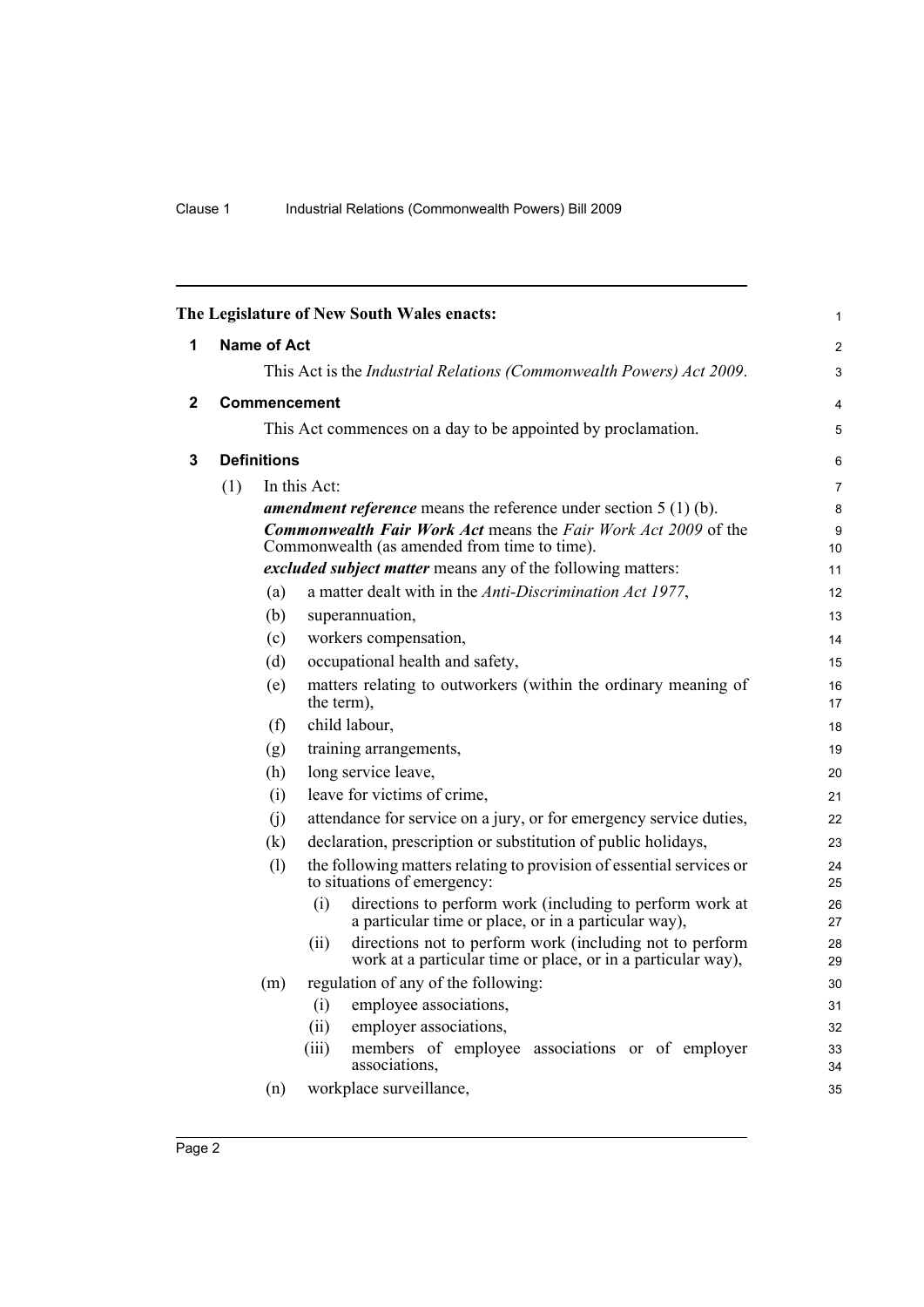Industrial Relations (Commonwealth Powers) Bill 2009 Clause 3

| $\circ$ | business trading hours,                                                                                                                            | 1              |
|---------|----------------------------------------------------------------------------------------------------------------------------------------------------|----------------|
| (p)     | claims for enforcement of contracts of employment, except so far                                                                                   | $\overline{2}$ |
|         | as a law of the State provides for the variation or setting aside of                                                                               | 3              |
|         | rights and obligations arising under a contract of employment, or<br>another arrangement for employment, that a court or tribunal                  | 4<br>5         |
|         | finds is unfair,                                                                                                                                   | 6              |
| (q)     | rights or remedies incidental to a matter referred to in a preceding                                                                               | $\overline{7}$ |
|         | paragraph of this definition,                                                                                                                      | 8              |
|         | except to the extent that the Fair Work Act 2009 of the Commonwealth,                                                                              | 9              |
|         | as originally enacted, deals with the matter (directly or indirectly), or<br>requires or permits instruments made or given effect under the        | 10<br>11       |
|         | Commonwealth Fair Work Act so to deal with the matter.                                                                                             | 12             |
|         | express amendment of the Commonwealth Fair Work Act means the                                                                                      | 13             |
|         | direct amendment of the text of that Act (whether by the insertion,                                                                                | 14             |
|         | omission, repeal, substitution or relocation of words or matter), but does                                                                         | 15             |
|         | not include the enactment by a Commonwealth Act of a provision that<br>has, or will have, substantive effect otherwise than as part of the text of | 16<br>17       |
|         | the Commonwealth Fair Work Act.                                                                                                                    | 18             |
|         | <i>fundamental workplace relations principles</i> —see section 4.                                                                                  | 19             |
|         | <i>initial reference</i> means the reference under section $5(1)(a)$ .                                                                             | 20             |
|         | initial referred provisions means the scheduled text, to the extent to                                                                             | 21             |
|         | which that text deals with matters that are included in the legislative                                                                            | 22             |
|         | powers of the Parliament of the State.                                                                                                             | 23             |
|         | law enforcement officer means:                                                                                                                     | 24             |
| (a)     | a member of the NSW Police Force, or                                                                                                               | 25             |
| (b)     | a police cadet or special constable.                                                                                                               | 26             |
|         | <b>local government sector employee</b> means an employee of any of the<br>following:                                                              | 27<br>28       |
| (a)     | a local council or county council under the <i>Local Government Act</i><br>1993.                                                                   | 29<br>30       |
| (b)     | a wholly-owned subsidiary of, or a body wholly controlled by,<br>any such local or county council,                                                 | 31<br>32       |
| (c)     | the Local Government Association of NSW or the Shires<br>Association of NSW.                                                                       | 33<br>34       |
|         | <i>reference</i> means:                                                                                                                            | 35             |
| (a)     | the initial reference, or                                                                                                                          | 36             |
| (b)     | the amendment reference, or                                                                                                                        | 37             |
| (c)     | the transition reference.                                                                                                                          | 38             |
|         |                                                                                                                                                    |                |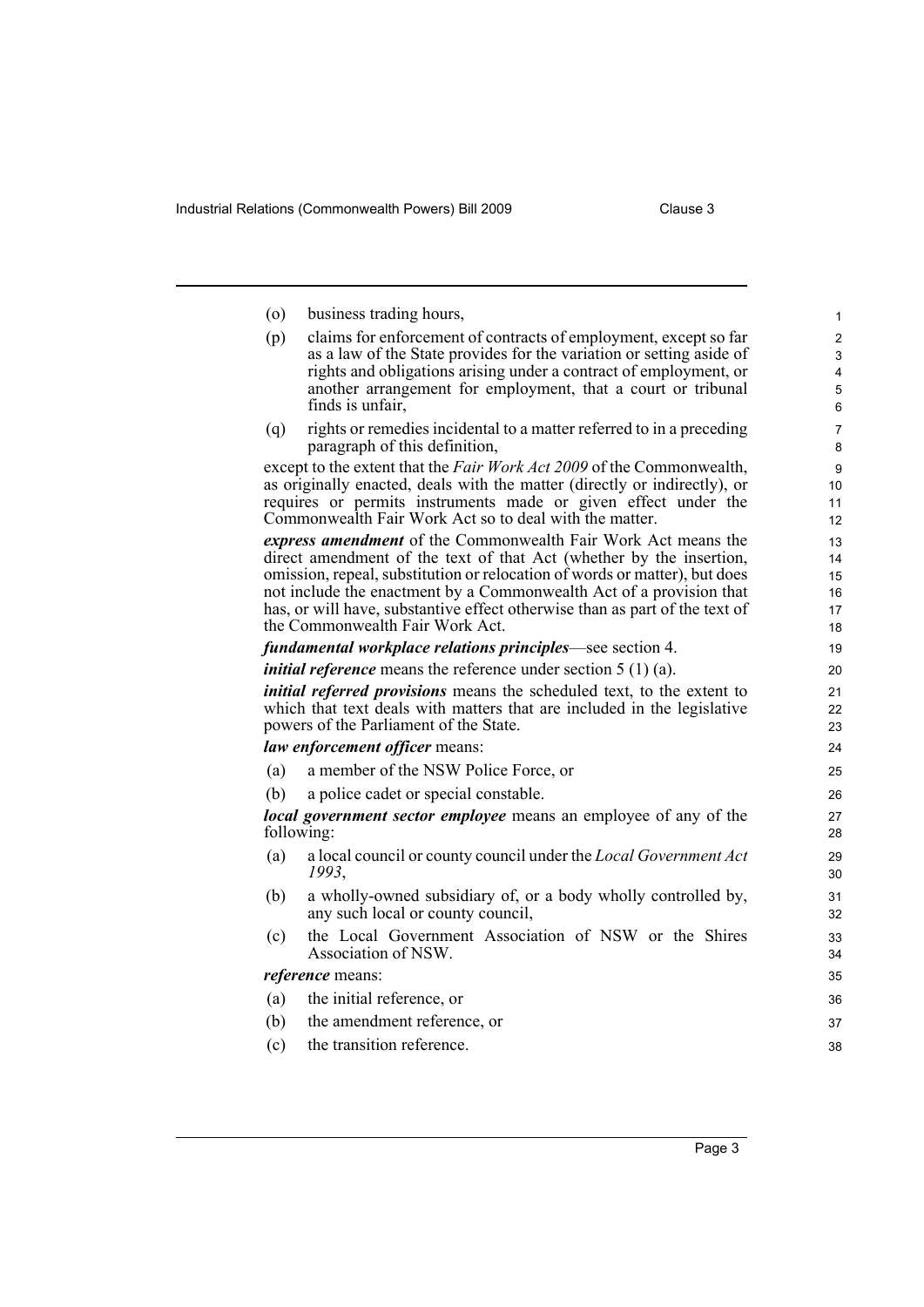*referred subject matters* means any of the following:

- (a) terms and conditions of employment, including any of the following:
	- (i) minimum terms and conditions of employment (including employment standards and minimum wages),

- (ii) terms and conditions of employment contained in instruments (including instruments such as awards, determinations and enterprise-level agreements),
- (iii) bargaining in relation to terms and conditions of employment,
- (iv) the effect of a transfer of business on terms and conditions of employment,
- (b) terms and conditions under which an outworker entity may arrange for work to be performed for the entity (directly or indirectly), if the work is of a kind that is often performed by outworkers,
- (c) rights and responsibilities of persons, including employees, employers, independent contractors, outworkers, outworker entities, associations of employees or associations of employers, being rights and responsibilities relating to any of the following:
	- (i) freedom of association in the context of workplace relations, and related protections,
	- (ii) protection from discrimination relating to employment,
	- (iii) termination of employment,
	- (iv) industrial action,
	- (v) protection from payment of fees for services related to bargaining,
	- (vi) sham independent contractor arrangements,
	- (vii) standing down employees without pay,
	- (viii) union rights of entry and rights of access to records,
- (d) compliance with, and enforcement of, the Commonwealth Fair Work Act,
- (e) the administration of the Commonwealth Fair Work Act,
- (f) the application of the Commonwealth Fair Work Act,
- (g) matters incidental or ancillary to the operation of the Commonwealth Fair Work Act or of instruments made or given effect under the Commonwealth Fair Work Act,

but does not include any excluded subject matter.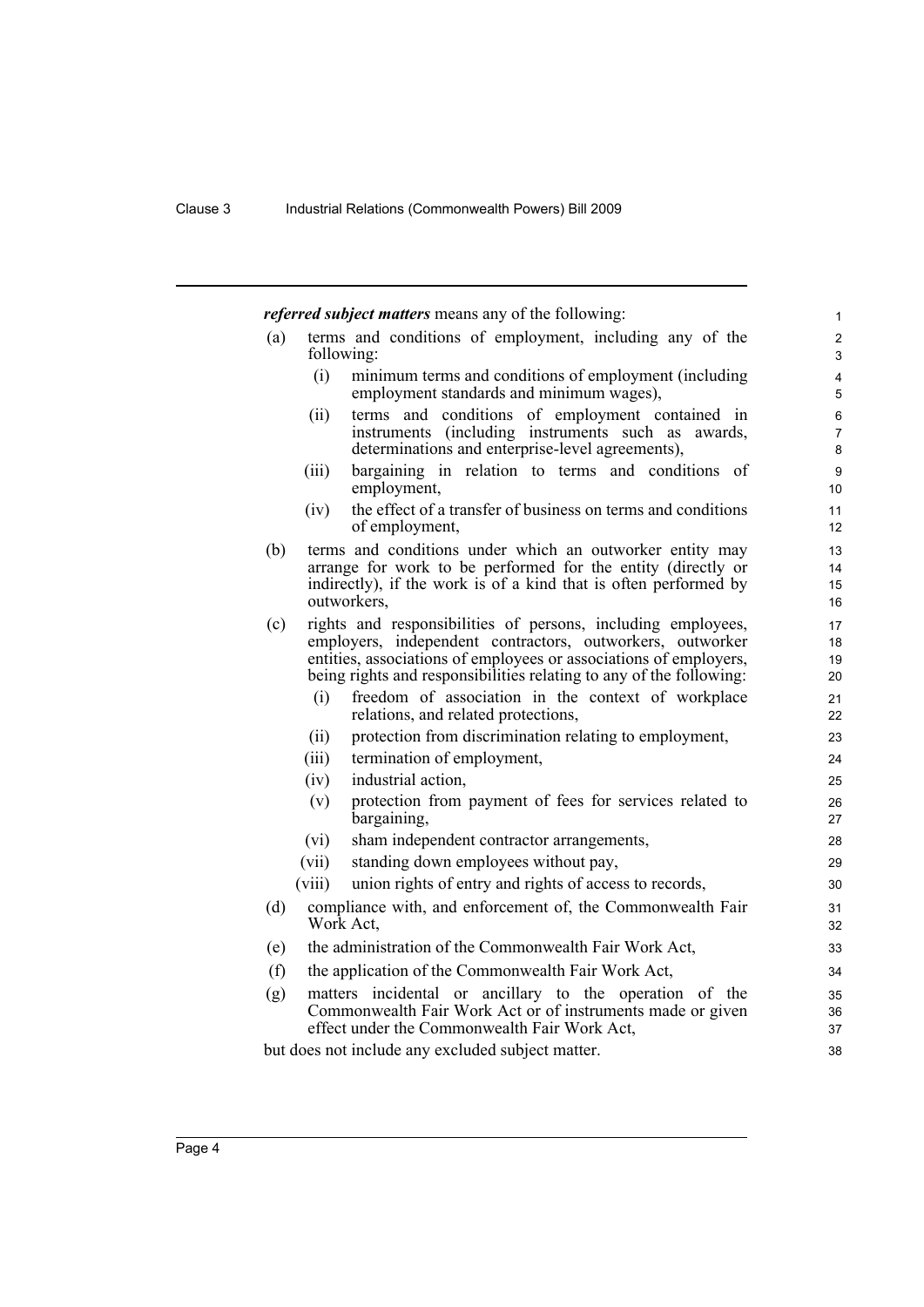Industrial Relations (Commonwealth Powers) Bill 2009 Clause 3

|     |                                                                                                                                                                                                                                                                                                                | <i>referred transition matters</i> means the matters of the making of laws<br>with respect to the transition from the regime provided for by:                                                                                                             | $\mathbf{1}$<br>$\overline{2}$ |  |  |
|-----|----------------------------------------------------------------------------------------------------------------------------------------------------------------------------------------------------------------------------------------------------------------------------------------------------------------|-----------------------------------------------------------------------------------------------------------------------------------------------------------------------------------------------------------------------------------------------------------|--------------------------------|--|--|
|     | (a)                                                                                                                                                                                                                                                                                                            | the <i>Workplace Relations Act 1996</i> of the Commonwealth (as it<br>continues to apply because of the Fair Work (Transitional<br>Provisions and Consequential Amendments) Act 2009 of the<br>Commonwealth), or                                          | 3<br>$\overline{4}$<br>5<br>6  |  |  |
|     | (b)                                                                                                                                                                                                                                                                                                            | a law of this State relating to workplace relations or industrial<br>relations,                                                                                                                                                                           | $\overline{7}$<br>8            |  |  |
|     |                                                                                                                                                                                                                                                                                                                | to the regime provided for by the Commonwealth Fair Work Act.                                                                                                                                                                                             | $\boldsymbol{9}$               |  |  |
|     |                                                                                                                                                                                                                                                                                                                | scheduled text means the text set out in Schedule 1.                                                                                                                                                                                                      | 10                             |  |  |
|     |                                                                                                                                                                                                                                                                                                                | <b>State public sector employee means the following:</b>                                                                                                                                                                                                  | 11                             |  |  |
|     | (a)                                                                                                                                                                                                                                                                                                            | a member of the Government Service of New South Wales, the<br>NSW Health Service, the Teaching Service of New South Wales<br>or any other service of the Crown in right of the State (including<br>an employee of any New South Wales government agency), | 12<br>13<br>14<br>15           |  |  |
|     | (b)                                                                                                                                                                                                                                                                                                            | an employee of a body established for a public purpose that is<br>subject to control or direction by a Minister of the State or in<br>which the State has a controlling interest,                                                                         | 16<br>17<br>18                 |  |  |
|     |                                                                                                                                                                                                                                                                                                                | but does not include an employee of the following:                                                                                                                                                                                                        | 19                             |  |  |
|     | (c)                                                                                                                                                                                                                                                                                                            | a State owned corporation or a subsidiary of a State owned<br>corporation,                                                                                                                                                                                | 20<br>21                       |  |  |
|     | (d)                                                                                                                                                                                                                                                                                                            | a person or body declared by or under an Act not to be or not to<br>represent the Crown in right of the State or not to be a New South<br>Wales government agency.                                                                                        | 22<br>23<br>24                 |  |  |
|     |                                                                                                                                                                                                                                                                                                                | <i>transition reference</i> means the reference under section 5 (1) (c).                                                                                                                                                                                  | 25                             |  |  |
| (2) | Words or phrases in the definition of <i>excluded subject matter</i> or the<br>definition of <i>referred subject matters</i> that are defined in the<br>Commonwealth Fair Work Act (other than in Division 2B of Part 1-3 of<br>that Act) have the meanings set out in that Act as in force on<br>1 July 2009. |                                                                                                                                                                                                                                                           |                                |  |  |
| (3) |                                                                                                                                                                                                                                                                                                                | Section 9A of the <i>Industrial Relations Act 1996</i> makes provision for the<br>declaration of employers that are not national system employers under<br>the Commonwealth Fair Work Act.                                                                | 31<br>32<br>33                 |  |  |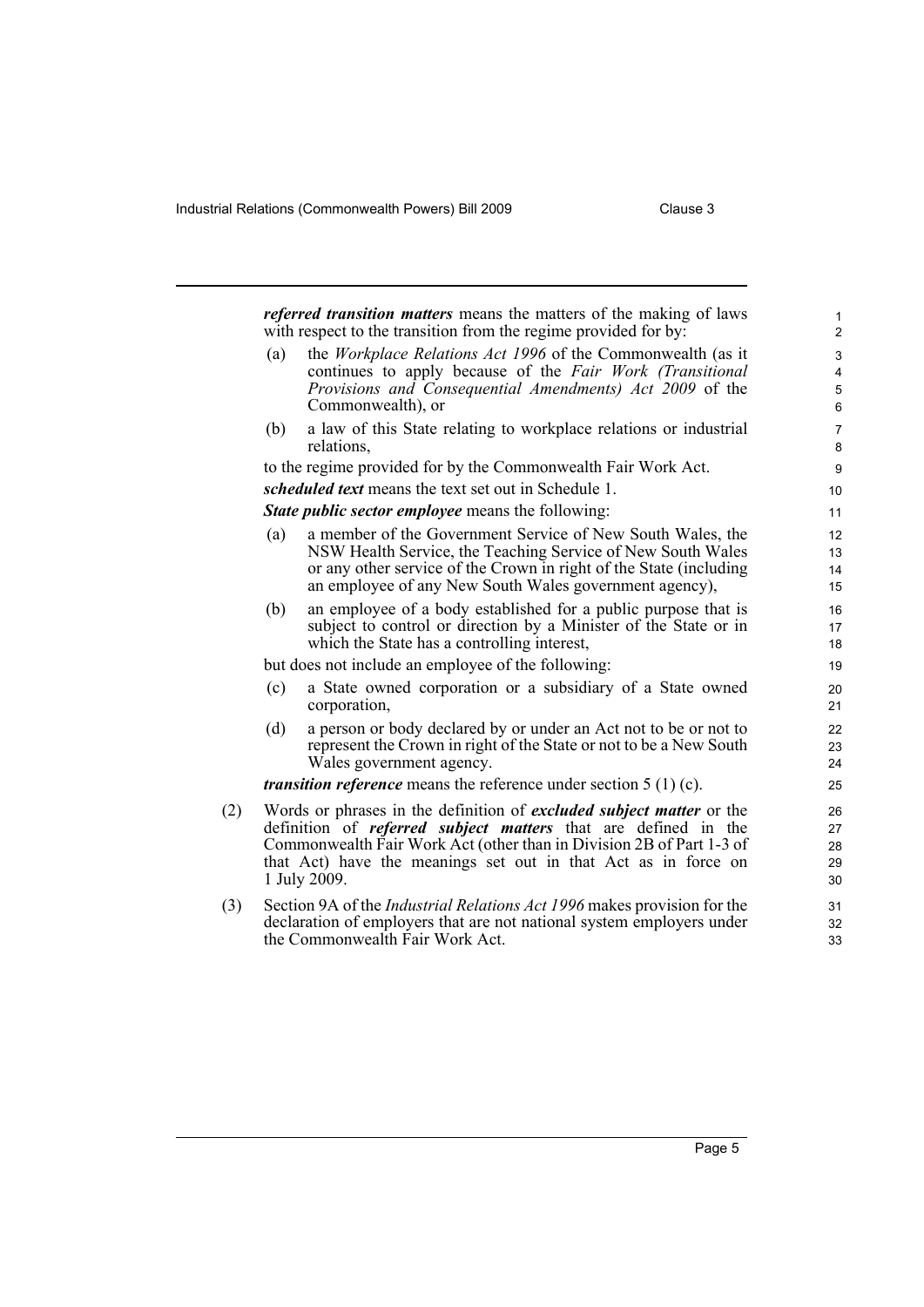<span id="page-11-1"></span><span id="page-11-0"></span>

| 4 | <b>Fundamental workplace relations principles</b> |                                                                                     |                                                                                                                                                                                                                                                                                                                                                                                                                                       |                                        |  |  |  |
|---|---------------------------------------------------|-------------------------------------------------------------------------------------|---------------------------------------------------------------------------------------------------------------------------------------------------------------------------------------------------------------------------------------------------------------------------------------------------------------------------------------------------------------------------------------------------------------------------------------|----------------------------------------|--|--|--|
|   |                                                   | The following are the fundamental workplace relations principles under<br>this Act: |                                                                                                                                                                                                                                                                                                                                                                                                                                       |                                        |  |  |  |
|   |                                                   | (a)                                                                                 | that the Commonwealth Fair Work Act should provide for, and<br>continue to provide for, the following:                                                                                                                                                                                                                                                                                                                                | 4<br>5                                 |  |  |  |
|   |                                                   |                                                                                     | (i)<br>a strong, simple and enforceable safety net of minimum<br>employment standards,                                                                                                                                                                                                                                                                                                                                                | 6<br>$\overline{7}$                    |  |  |  |
|   |                                                   |                                                                                     | (ii)<br>genuine rights and responsibilities to ensure fairness,<br>choice and representation at work, including the freedom<br>to choose whether or not to join and be represented by a<br>union or participate in collective activities,                                                                                                                                                                                             | 8<br>9<br>10<br>11                     |  |  |  |
|   |                                                   |                                                                                     | collective bargaining at the enterprise level with no<br>(iii)<br>provision for individual statutory agreements,                                                                                                                                                                                                                                                                                                                      | 12<br>13                               |  |  |  |
|   |                                                   |                                                                                     | fair and effective remedies available through<br>(iv)<br>an<br>independent umpire,                                                                                                                                                                                                                                                                                                                                                    | 14<br>15                               |  |  |  |
|   |                                                   |                                                                                     | protection from unfair dismissal,<br>(v)                                                                                                                                                                                                                                                                                                                                                                                              | 16                                     |  |  |  |
|   |                                                   | (b)                                                                                 | that there should be, and continue to be, in connection with the<br>operation of the Commonwealth Fair Work Act, the following:                                                                                                                                                                                                                                                                                                       | 17<br>18                               |  |  |  |
|   |                                                   |                                                                                     | (i)<br>an independent tribunal system,                                                                                                                                                                                                                                                                                                                                                                                                | 19                                     |  |  |  |
|   |                                                   |                                                                                     | (ii)<br>an independent authority able to assist employers and<br>employees within a national workplace relations system.                                                                                                                                                                                                                                                                                                              | 20<br>21                               |  |  |  |
| 5 |                                                   |                                                                                     | <b>Reference of matters</b>                                                                                                                                                                                                                                                                                                                                                                                                           | 22                                     |  |  |  |
|   | (1)                                               |                                                                                     | Subject to the other provisions of this Act, the following matters are<br>referred to the Parliament of the Commonwealth:                                                                                                                                                                                                                                                                                                             | 23<br>24                               |  |  |  |
|   |                                                   | (a)                                                                                 | the matters to which the initial referred provisions relate, but only<br>to the extent of the making of laws with respect to those matters<br>by including the initial referred provisions in the Commonwealth<br>Fair Work Act, as originally enacted, and as subsequently<br>amended by amendments enacted at any time before this Act<br>commences, in the terms, or substantially in the terms, set out in<br>the scheduled text, | 25<br>26<br>27<br>28<br>29<br>30<br>31 |  |  |  |
|   |                                                   | (b)                                                                                 | the referred subject matters, but only to the extent of making laws<br>with respect to any such matter by making express amendments<br>of the Commonwealth Fair Work Act,                                                                                                                                                                                                                                                             | 32<br>33<br>34                         |  |  |  |
|   |                                                   | (c)                                                                                 | the referred transition matters.                                                                                                                                                                                                                                                                                                                                                                                                      | 35                                     |  |  |  |
|   | (2)                                               |                                                                                     | The reference of a matter under subsection (1) has effect only:                                                                                                                                                                                                                                                                                                                                                                       | 36                                     |  |  |  |
|   |                                                   | (a)                                                                                 | if and to the extent that the matter is not included in the legislative<br>powers of the Parliament of the Commonwealth (otherwise than                                                                                                                                                                                                                                                                                               | 37<br>38                               |  |  |  |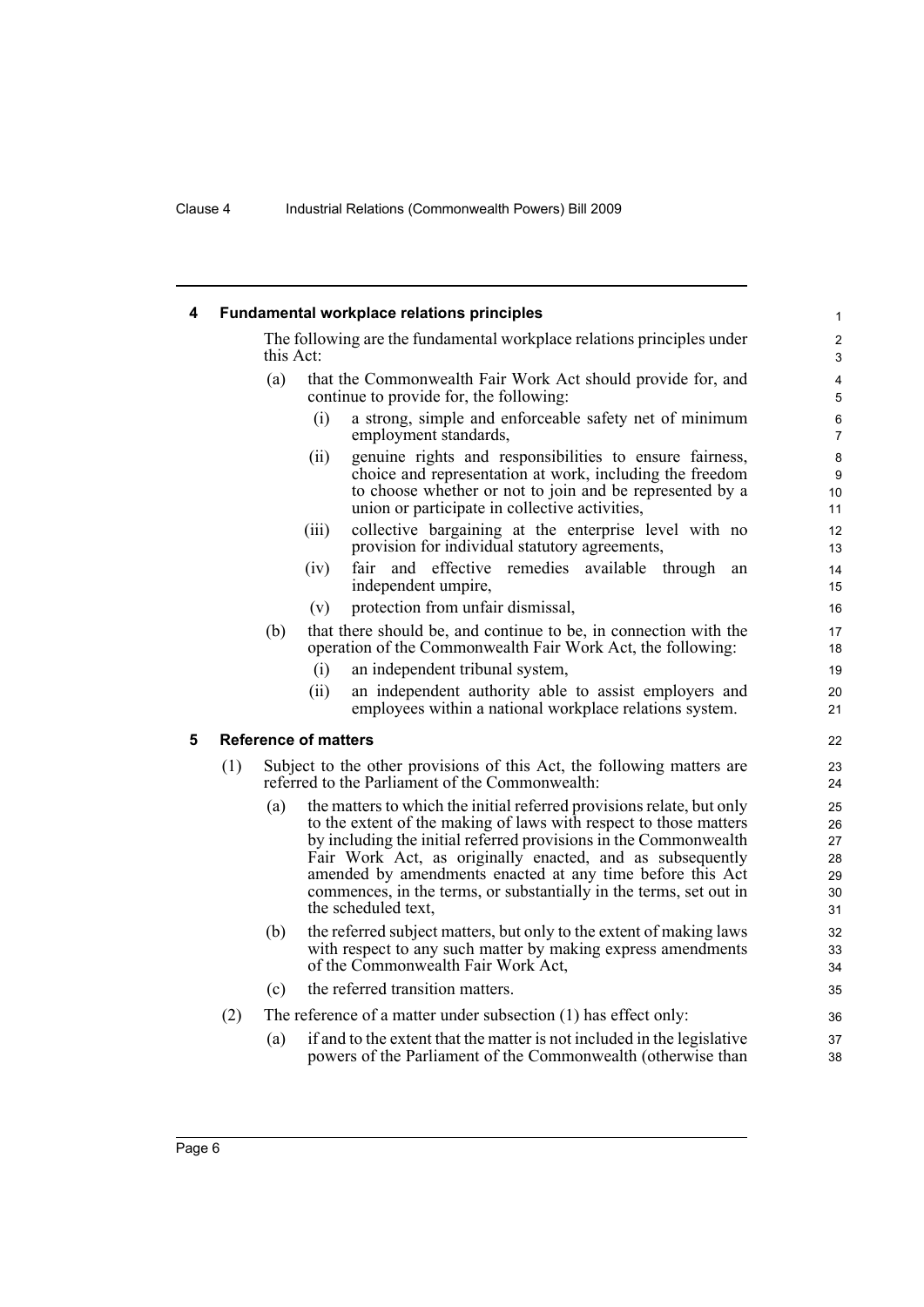<span id="page-12-1"></span><span id="page-12-0"></span>

|   |     |     | by a reference for the purposes of section 51 (xxxvii) of the<br>Constitution of the Commonwealth), and                                                                                                                                                                                                                                                                                                                                        | $\mathbf{1}$<br>$\overline{c}$      |
|---|-----|-----|------------------------------------------------------------------------------------------------------------------------------------------------------------------------------------------------------------------------------------------------------------------------------------------------------------------------------------------------------------------------------------------------------------------------------------------------|-------------------------------------|
|   |     | (b) | if and to the extent that the matter is included in the legislative<br>powers of the Parliament of the State.                                                                                                                                                                                                                                                                                                                                  | 3<br>4                              |
|   | (3) |     | The operation of each paragraph of subsection $(1)$ is not affected by any<br>other paragraph.                                                                                                                                                                                                                                                                                                                                                 | $\mathbf 5$<br>6                    |
|   | (4) |     | For the avoidance of doubt, it is the intention of the Parliament of the<br>State that the Commonwealth Fair Work Act may be expressly<br>amended, or have its operation otherwise affected, at any time after the<br>commencement of this Act by provisions of Commonwealth Acts<br>whose operation is based on legislative powers that the Parliament of<br>the Commonwealth has apart from under the references under<br>subsection $(1)$ . | 7<br>8<br>9<br>10<br>11<br>12<br>13 |
|   | (5) |     | Despite any other provision of this section, a reference under<br>subsection $(1)$ has effect for a period:                                                                                                                                                                                                                                                                                                                                    | 14<br>15                            |
|   |     | (a) | beginning when this section commences, and                                                                                                                                                                                                                                                                                                                                                                                                     | 16                                  |
|   |     | (b) | ending at the end of the day fixed under section 7 as the day on<br>which the reference is to terminate.                                                                                                                                                                                                                                                                                                                                       | 17<br>18                            |
|   |     |     | but no longer.                                                                                                                                                                                                                                                                                                                                                                                                                                 | 19                                  |
| 6 |     |     | Matters excluded from the reference                                                                                                                                                                                                                                                                                                                                                                                                            | 20                                  |
|   |     |     | A matter referred by section 5 does not include:                                                                                                                                                                                                                                                                                                                                                                                               | 21                                  |
|   |     | (a) | matters relating to Ministers, Members of Parliament, judicial<br>officers or members of administrative tribunals, or                                                                                                                                                                                                                                                                                                                          | 22<br>23                            |
|   |     | (b) | matters relating to persons in the service of either House of<br>Parliament, or of the President or Speaker, or of the President and<br>Speaker jointly, or                                                                                                                                                                                                                                                                                    | 24<br>25<br>26                      |
|   |     | (c) | matters relating to State public sector employees, or                                                                                                                                                                                                                                                                                                                                                                                          | 27                                  |
|   |     | (d) | matters relating to persons appointed or engaged by the Governor<br>or a Minister under any Act, law or authority, or                                                                                                                                                                                                                                                                                                                          | 28<br>29                            |
|   |     | (e) | matters relating to law enforcement officers, or                                                                                                                                                                                                                                                                                                                                                                                               | 30                                  |
|   |     | (f) | matters relating to local government sector employees,                                                                                                                                                                                                                                                                                                                                                                                         | 31                                  |
|   |     |     | or matters relating to the employer of any of the above.                                                                                                                                                                                                                                                                                                                                                                                       | 32                                  |
| 7 |     |     | <b>Termination of references</b>                                                                                                                                                                                                                                                                                                                                                                                                               | 33                                  |
|   | (1) |     | The Governor may, at any time, by proclamation published on the NSW<br>legislation website, fix a day as the day on which:                                                                                                                                                                                                                                                                                                                     | 34<br>35                            |
|   |     | (a) | the references are to terminate, or                                                                                                                                                                                                                                                                                                                                                                                                            | 36                                  |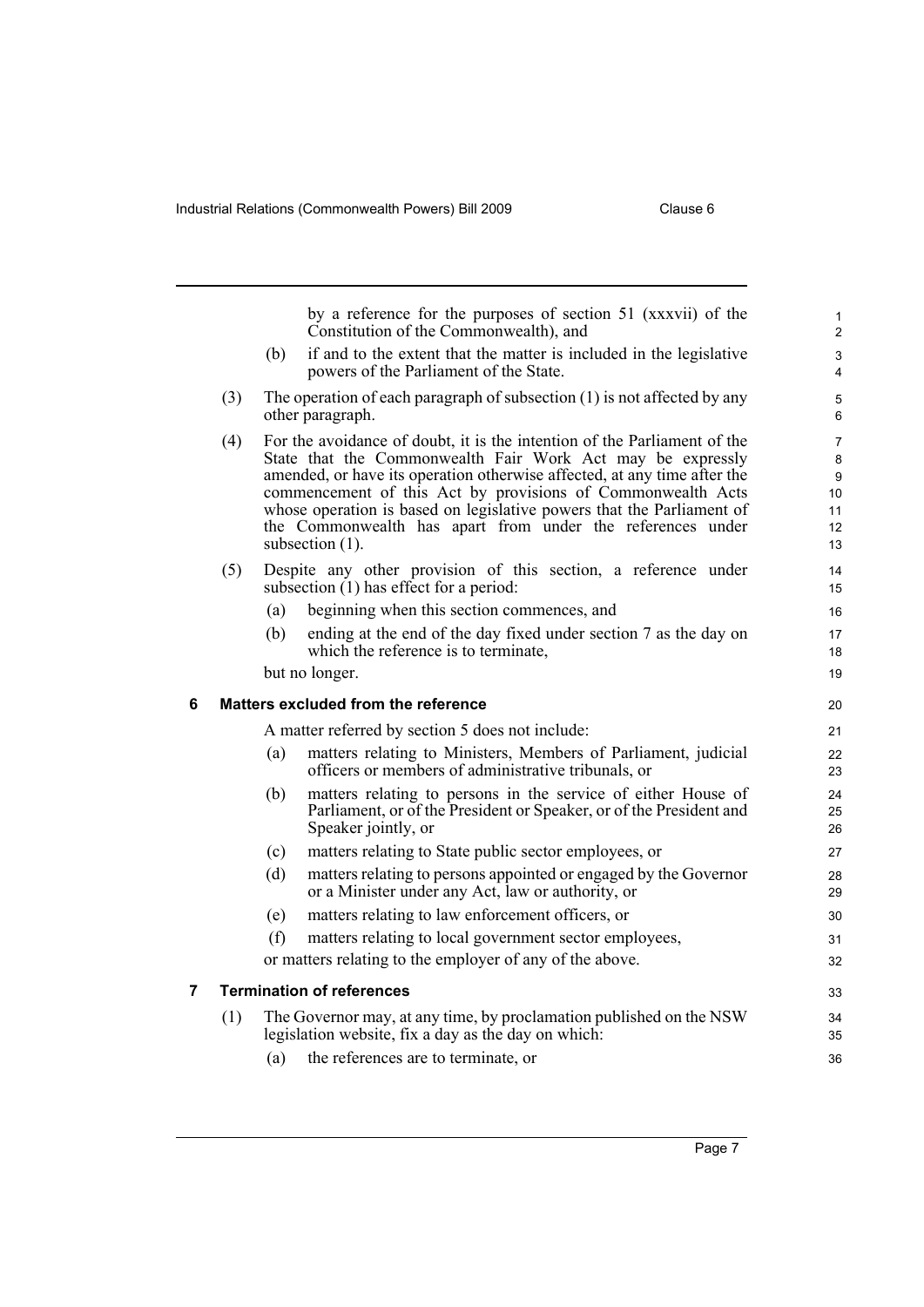<span id="page-13-1"></span><span id="page-13-0"></span>

|   |     | (b) | the amendment reference is to terminate, or                                                                                                      | $\mathbf{1}$   |
|---|-----|-----|--------------------------------------------------------------------------------------------------------------------------------------------------|----------------|
|   |     | (c) | the transition reference is to terminate.                                                                                                        | 2              |
|   | (2) |     | The Governor may, by proclamation published on the NSW legislation                                                                               | 3              |
|   |     |     | website, revoke a proclamation published under subsection (1), in                                                                                | $\overline{4}$ |
|   |     |     | which case the revoked proclamation is taken (for the purposes of                                                                                | 5              |
|   |     |     | section 5) never to have been published.                                                                                                         | 6              |
|   | (3) |     | A revoking proclamation has effect only if published before the day<br>fixed under subsection $(1)$ .                                            | 7<br>8         |
|   | (4) |     | The revocation of a proclamation published under subsection (1) does<br>not prevent publication of a further proclamation under that subsection. | 9<br>10        |
|   | (5) |     | If the amendment reference and the transition reference have been                                                                                | 11             |
|   |     |     | terminated, the expression <i>the references</i> in subsection $(1)$ refers only                                                                 | 12             |
|   |     |     | to the initial reference.                                                                                                                        | 13             |
| 8 |     |     | Effect of termination of amendment reference or transition reference                                                                             | 14             |
|   |     |     | before initial reference                                                                                                                         | 15             |
|   | (1) |     | If the amendment reference or the transition reference terminates before                                                                         | 16             |
|   |     |     | the initial reference, the termination of the amendment reference or                                                                             | 17             |
|   |     |     | transition reference does not affect:                                                                                                            | 18             |
|   |     | (a) | laws that were made under that reference before that termination                                                                                 | 19             |
|   |     |     | (whether or not they have come into operation before that<br>termination), or                                                                    | 20<br>21       |
|   |     |     |                                                                                                                                                  |                |
|   |     | (b) | the continued operation in the State of the Commonwealth Fair<br>Work Act as in operation immediately before that termination or                 | 22<br>23       |
|   |     |     | as subsequently amended or affected by:                                                                                                          | 24             |
|   |     |     | laws referred to in paragraph (a) that come into operation<br>(i)                                                                                | 25             |
|   |     |     | after that termination, or                                                                                                                       | 26             |
|   |     |     | provisions referred to in section $5(4)$ .<br>(ii)                                                                                               | 27             |
|   | (2) |     | Accordingly, the amendment reference or transition reference continues                                                                           | 28             |
|   |     |     | to have effect for the purposes of subsection (1) unless the initial                                                                             | 29             |
|   |     |     | reference is terminated.                                                                                                                         | 30             |
| 9 |     |     | <b>Period for termination of references</b>                                                                                                      | 31             |
|   | (1) |     | Subject to subsection (2), a day fixed by a proclamation under                                                                                   | 32             |
|   |     |     | section $7(1)$ must be no earlier than the first day after the end of the                                                                        | 33             |
|   |     |     | period of 6 months beginning on the day on which the proclamation is<br>published.                                                               | 34<br>35       |
|   |     |     |                                                                                                                                                  |                |
|   | (2) | If: |                                                                                                                                                  | 36             |
|   |     | (a) | a proclamation under section 7 (1) only provides for the<br>termination of the amendment reference, and                                          | 37             |
|   |     |     |                                                                                                                                                  | 38             |
|   |     |     |                                                                                                                                                  |                |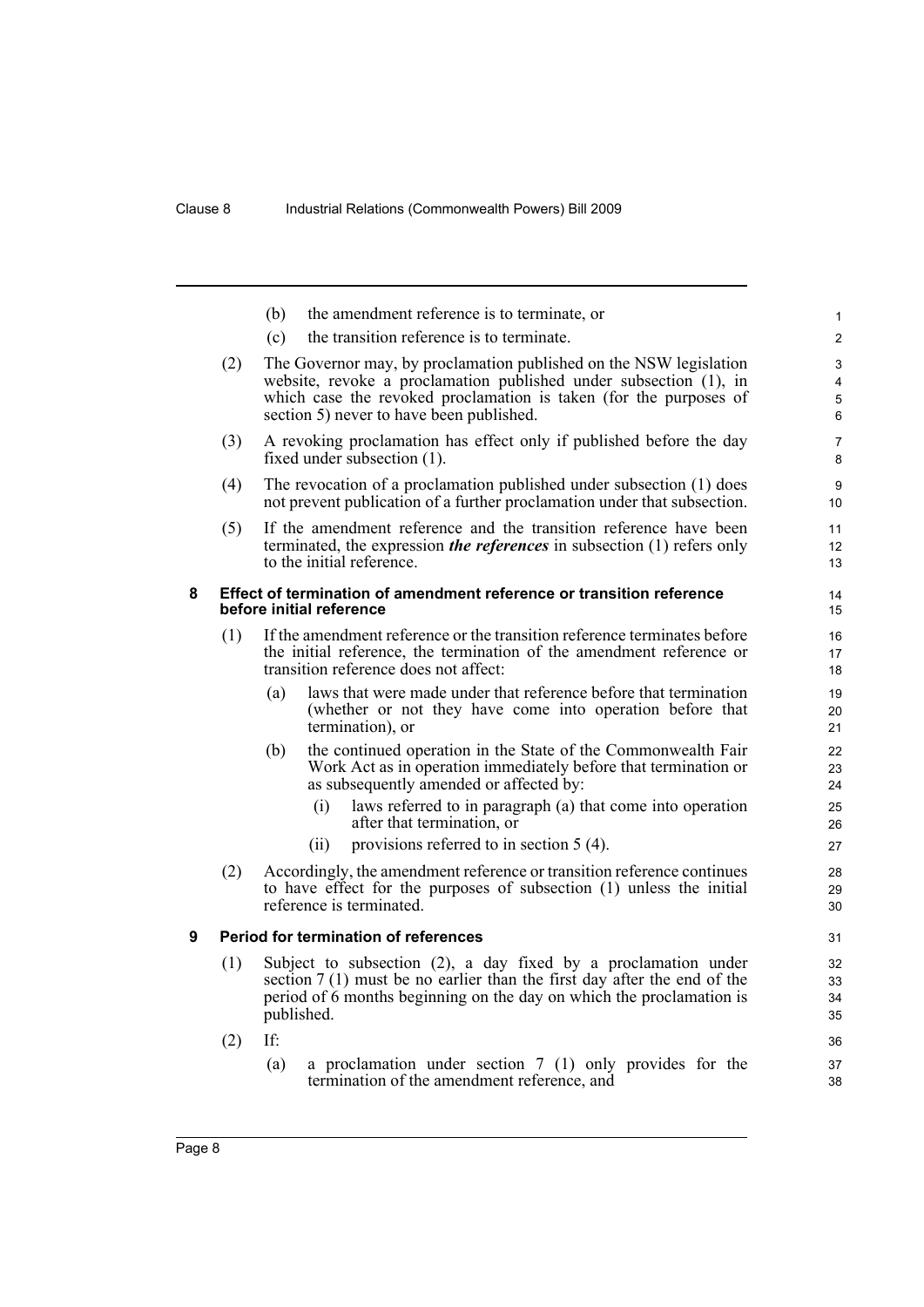Industrial Relations (Commonwealth Powers) Bill 2009 Clause 9

Parliament.

|     | the Governor, as part of the proclamation by which the<br>(b)                | 1  |  |  |
|-----|------------------------------------------------------------------------------|----|--|--|
|     | termination is to be effected, declares that, in the opinion of the          | 2  |  |  |
|     | Governor, the Commonwealth Fair Work Act:                                    | 3  |  |  |
|     | is proposed to be amended (by an amendment introduced<br>(i)                 | 4  |  |  |
|     | into the Parliament of the Commonwealth by a                                 | 5  |  |  |
|     | Commonwealth Minister), or                                                   | 6  |  |  |
|     | has been amended,<br>(11)                                                    | 7  |  |  |
|     | in a manner that is inconsistent with one or more of the                     | 8  |  |  |
|     | fundamental workplace relations principles,                                  | 9  |  |  |
|     | the day fixed by the proclamation under section $7(1)(b)$ may be earlier     | 10 |  |  |
|     | than the day that applies under subsection $(1)$ but must be no earlier than | 11 |  |  |
|     | the first day after the end of the period of 3 months beginning on the day   | 12 |  |  |
|     | on which the proclamation is published.                                      | 13 |  |  |
| (3) | If the Governor terminates the amendment reference and fixes a day           | 14 |  |  |
|     | under subsection $(2)$ , the Minister must, as soon as practicable after the |    |  |  |
|     | publication of the relevant proclamation, prepare a report on the matter     | 16 |  |  |
|     | and cause copies of that report to be laid before both Houses of             | 17 |  |  |
|     |                                                                              |    |  |  |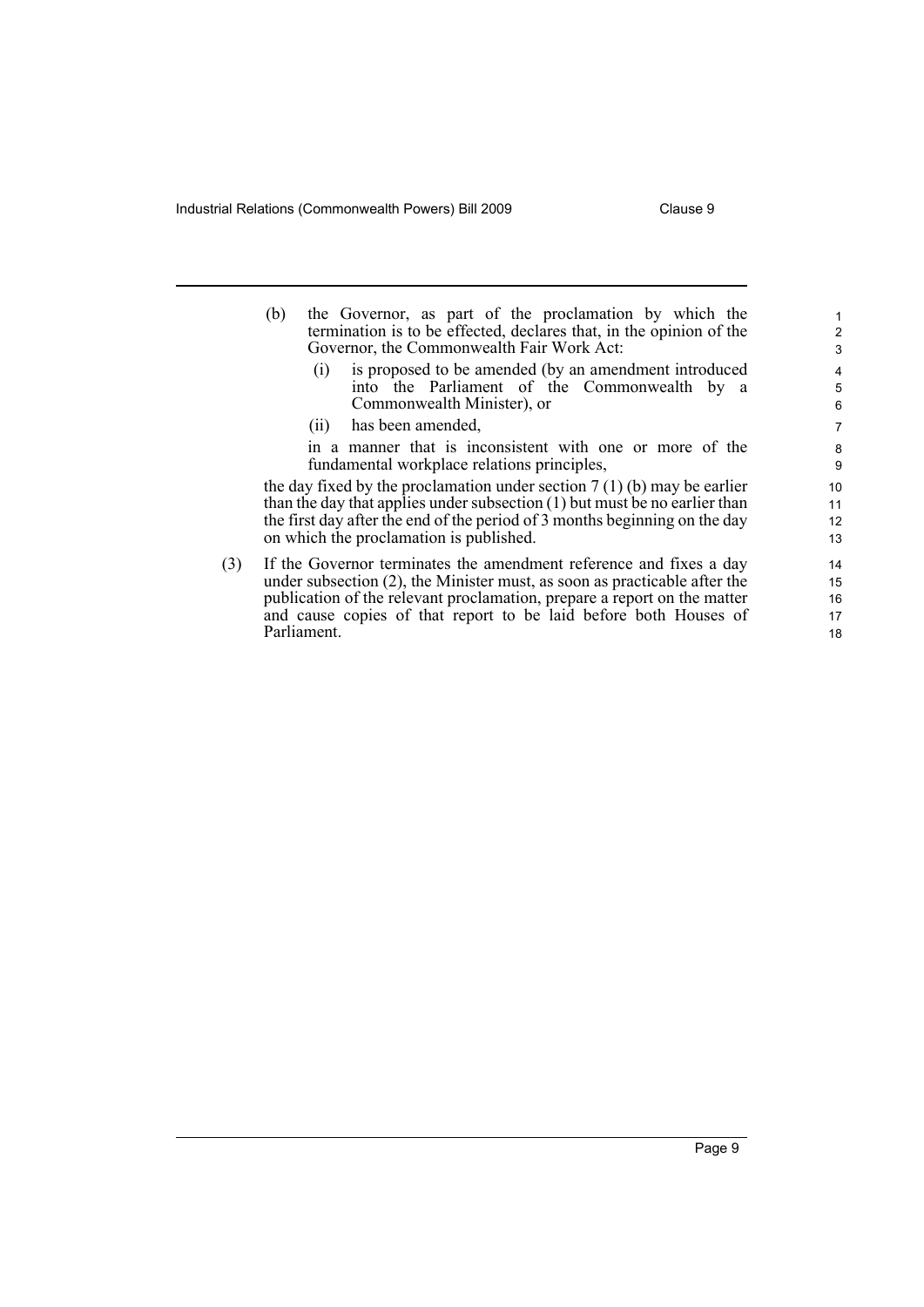Schedule 1 Text to be included in the provisions of the Commonwealth Fair Work Act

## <span id="page-15-0"></span>**Schedule 1 Text to be included in the provisions of the Commonwealth Fair Work Act**

## **Division 2B Application of this Act in States that refer matters after 1 July 2009 but on or before 1 January 2010**

| 30K | <b>Meaning of terms used in this Division</b> |  |
|-----|-----------------------------------------------|--|
|-----|-----------------------------------------------|--|

(1) In this Division: *amendment reference* of a State means the reference by the Parliament of the State to the Parliament of the Commonwealth of the matters covered by subsection 30L(4). *excluded subject matter* means any of the following matters: (a) a matter dealt with in a law referred to in subsection  $27(1A)$  of this Act;

1 2

3 4 5

- (b) superannuation; (c) workers compensation; (d) occupational health and safety; (e) matters relating to outworkers (within the ordinary meaning of the term); (f) child labour; (g) training arrangements; (h) long service leave; (i) leave for victims of crime; (j) attendance for service on a jury, or for emergency service duties; (k) declaration, prescription or substitution of public holidays; (l) the following matters relating to provision of essential services or to situations of emergency: (i) directions to perform work (including to perform
	- work at a particular time or place, or in a particular way); (ii) directions not to perform work (including not to perform work at a particular time or place, or in a
- particular way); (m) regulation of any of the following: (i) employee associations; 33 34 35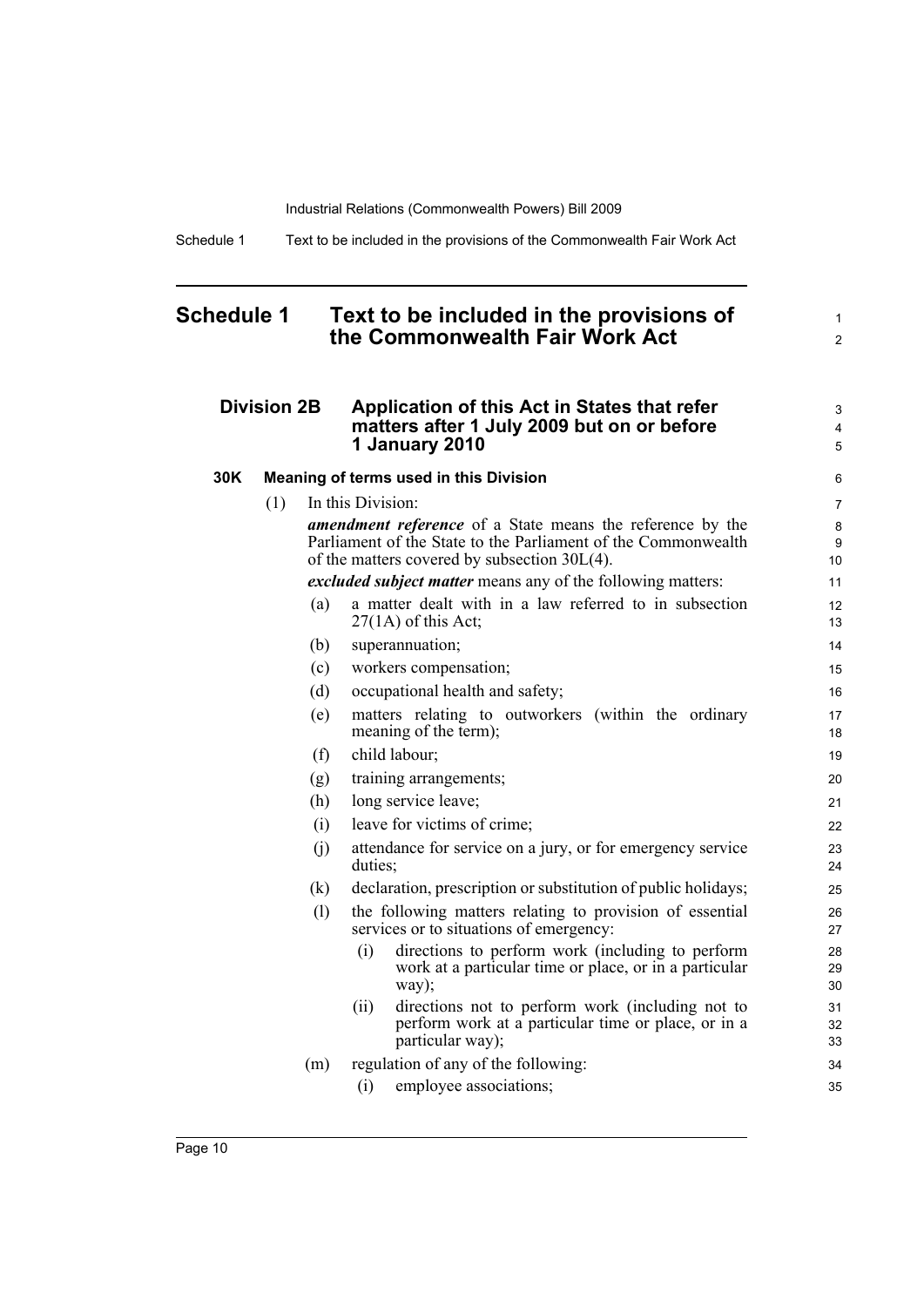Text to be included in the provisions of the Commonwealth Fair Work Act Schedule 1

- (ii) employer associations;
- (iii) members of employee associations or of employer associations;
- (n) workplace surveillance;
- (o) business trading hours;
- (p) claims for enforcement of contracts of employment, except so far as a law of a State provides for the variation or setting aside of rights and obligations arising under a contract of employment, or another arrangement for employment, that a court or tribunal finds is unfair;
- (q) rights or remedies incidental to a matter referred to in a preceding paragraph of this definition;

except to the extent that this Act as originally enacted deals with the matter (directly or indirectly), or requires or permits instruments made or given effect under this Act so to deal with the matter.

*express amendment* means the direct amendment of the text of this Act (whether by the insertion, omission, repeal, substitution or relocation of words or matter), but does not include the enactment by a Commonwealth Act of a provision that has, or will have, substantive effect otherwise than as part of the text of this Act.

*fundamental workplace relations principles*: see subsection 30L(9).

*initial reference* of a State means the reference by the Parliament of the State to the Parliament of the Commonwealth of the matters covered by subsection 30L(3).

*law enforcement officer* means:

- (a) a member of a police force or police service; or
- (b) a person appointed to a position for the purpose of being trained as a member of a police force or police service; or
- (c) a person who has the powers and duties of a member of a police force or police service;

and, without limiting paragraphs (a), (b) and (c), includes a police reservist, a police recruit, a police cadet, a junior constable, a police medical officer, a special constable, an ancillary constable or a protective services officer.

*local government employee*, of a State, means:

(a) an employee of a local government employer of the State; or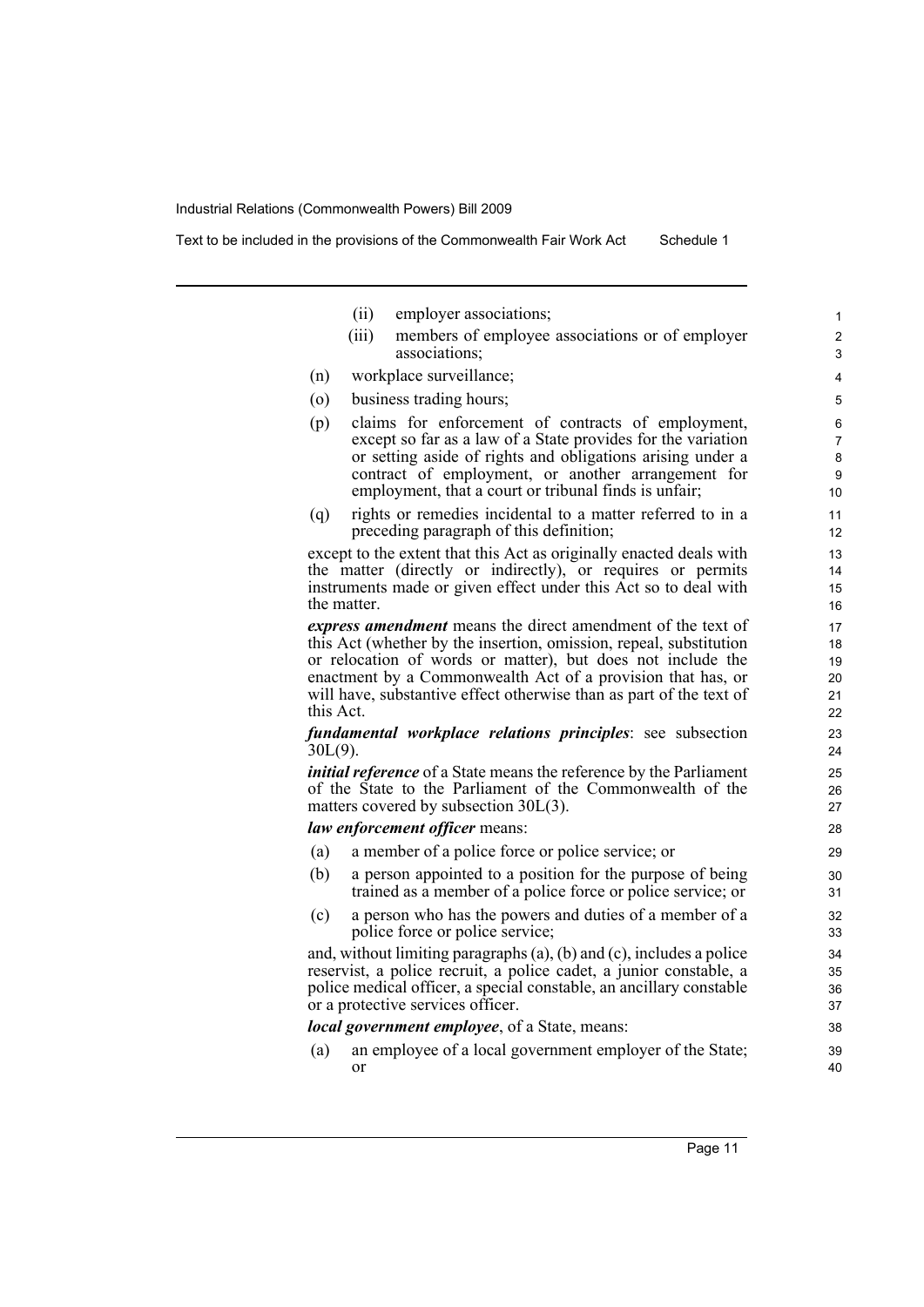Schedule 1 Text to be included in the provisions of the Commonwealth Fair Work Act

(b) any other employee in the State of a kind specified in the regulations.

*local government employer*, of a State, means an employer that is:

- (a) a body corporate that is established for a local government purpose by or under a law of a State; or
- (b) a body corporate in which a body to which paragraph (a) applies has, or 2 or more such bodies together have, a controlling interest; or
- (c) a person who employs individuals for the purposes of an unincorporated body that is established for a local government purpose by or under a law of a State; or
- (d) any other body corporate that is a local government body in the State of a kind specified in the regulations; or
- (e) any other person who employs individuals for the purposes of an unincorporated body that is a local government body in the State of a kind specified in the regulations.

*referral law*, of a State, means the law of the State that refers matters, as mentioned in subsection 30L(1), to the Parliament of the Commonwealth.

*referred provisions* means the provisions of this Division to the extent to which they deal with matters that are included in the legislative powers of the Parliaments of the States.

*referred subject matters* means any of the following:

- (a) terms and conditions of employment, including any of the following:
	- (i) minimum terms and conditions of employment, (including employment standards and minimum wages);
	- (ii) terms and conditions of employment contained in instruments (including instruments such as awards, determinations and enterprise-level agreements);
	- (iii) bargaining in relation to terms and conditions of employment;
	- (iv) the effect of a transfer of business on terms and conditions of employment;
- (b) terms and conditions under which an outworker entity may arrange for work to be performed for the entity (directly or indirectly), if the work is of a kind that is often performed by outworkers;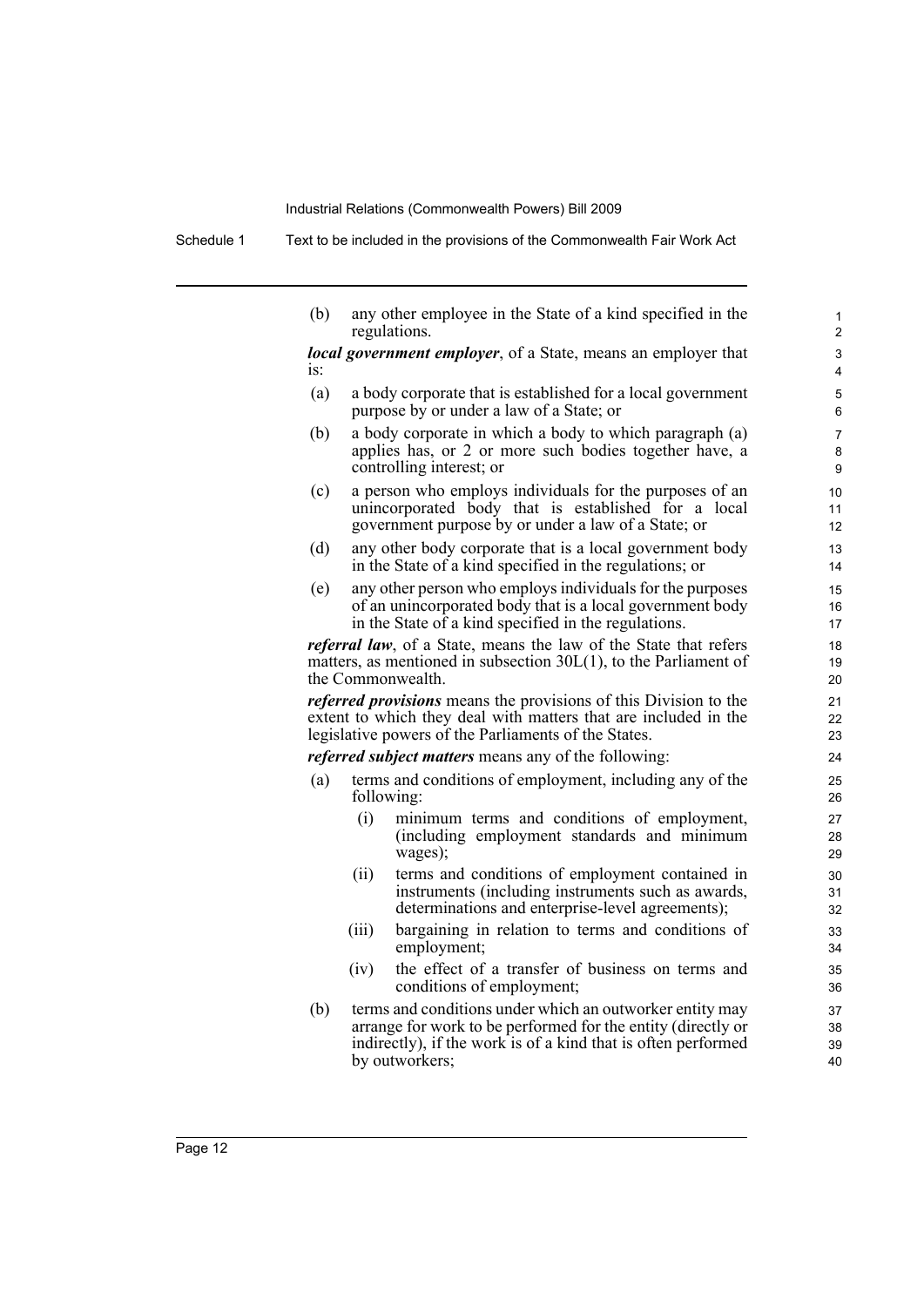Text to be included in the provisions of the Commonwealth Fair Work Act Schedule 1

| (c)    | responsibilities of<br>including<br>rights<br>and<br>persons.                                                                                                  | 1                       |
|--------|----------------------------------------------------------------------------------------------------------------------------------------------------------------|-------------------------|
|        | employers,<br>independent<br>employees.<br>contractors.<br>outworkers, outworker entities, associations of employees                                           | $\overline{\mathbf{c}}$ |
|        | of employers, being<br>associations<br>rights<br>and<br><sub>or</sub>                                                                                          | 3<br>4                  |
|        | responsibilities relating to any of the following:                                                                                                             | 5                       |
|        | freedom of association in the context of workplace<br>(i)                                                                                                      | 6                       |
|        | relations, and related protections;                                                                                                                            | $\overline{7}$          |
|        | discrimination<br>(ii)<br>protection<br>from<br>relating<br>to<br>employment;                                                                                  | 8<br>9                  |
|        | termination of employment;<br>(iii)                                                                                                                            | 10                      |
|        | industrial action;<br>(iv)                                                                                                                                     | 11                      |
|        | protection from payment of fees for services related<br>(v)<br>to bargaining;                                                                                  | 12<br>13                |
|        | sham independent contractor arrangements;<br>(vi)                                                                                                              | 14                      |
|        | standing down employees without pay;<br>(vii)                                                                                                                  | 15                      |
|        | (viii)<br>union rights of entry and rights of access to records;                                                                                               | 16                      |
| (d)    | compliance with, and enforcement of, this Act;                                                                                                                 | 17                      |
| (e)    | the administration of this Act;                                                                                                                                | 18                      |
| (f)    | the application of this Act;                                                                                                                                   | 19                      |
| (g)    | matters incidental or ancillary to the operation of this Act<br>or of instruments made or given effect under this Act;                                         | 20<br>21                |
|        | but does not include any excluded subject matter.                                                                                                              | 22                      |
|        | referring State: see section 30L.                                                                                                                              | 23                      |
|        | <b>State public sector employee</b> , of a State, means:                                                                                                       | 24                      |
| (a)    | an employee of a State public sector employer of the State;<br>or                                                                                              | 25<br>26                |
| (b)    | any other employee in the State of a kind specified in the<br>regulations;                                                                                     | 27<br>28                |
|        | and includes a law enforcement officer of the State.                                                                                                           | 29                      |
|        | State public sector employer, of a State, means an employer that                                                                                               | 30                      |
| $iS$ : |                                                                                                                                                                | 31                      |
| (a)    | the State, the Governor of the State or a Minister of the<br>State; or                                                                                         | 32<br>33                |
| (b)    | a body corporate that is established for a public purpose by<br>or under a law of the State, by the Governor of the State or<br>by a Minister of the State; or | 34<br>35<br>36          |
| (c)    | a body corporate in which the State has a controlling                                                                                                          | 37                      |
|        | interest; or                                                                                                                                                   | 38                      |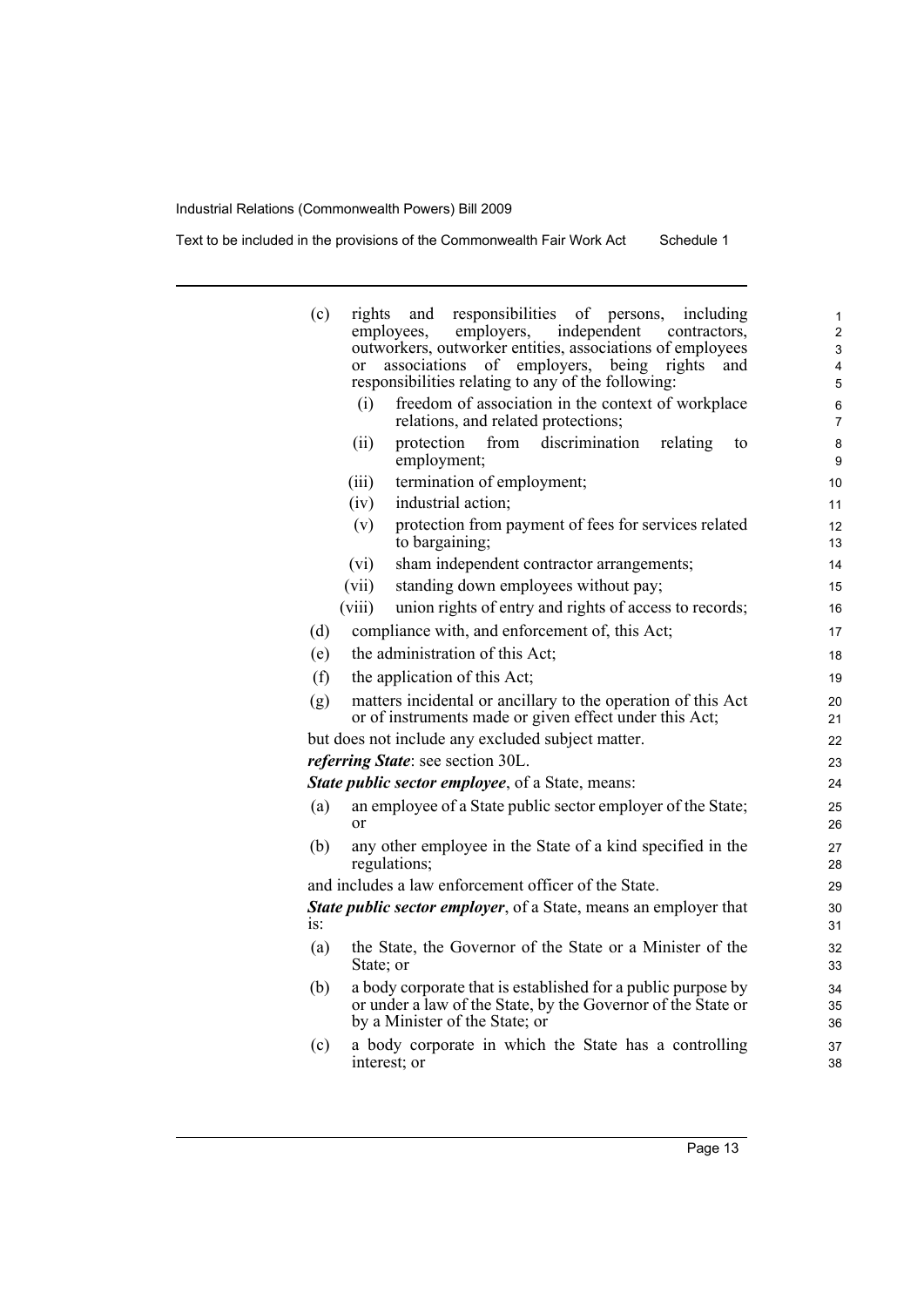Schedule 1 Text to be included in the provisions of the Commonwealth Fair Work Act

(d) a person who employs individuals for the purposes of an unincorporated body that is established for a public purpose by or under a law of the State, by the Governor of the State or by a Minister of the State; or

(e) any other employer in the State of a kind specified in the regulations;

and includes a holder of an office of the State whom the State's referral law provides is to be taken, for the purposes of this Act, to be an employer of law enforcement officers of the State.

*transition reference* of a State means the reference by the Parliament of the State to the Parliament of the Commonwealth of the matters covered by subsection 30L(5).

(2) Words or phrases in the definition of *excluded subject matter* in subsection (1), or in the definition of *referred subject matters* in subsection (1), that are defined in this Act (other than in this Division) have, in that definition, the meanings set out in this Act as in force on 1 July 2009.

### **30L Meaning of** *referring State*

*Reference of matters by State Parliament to Commonwealth Parliament*

- (1) A State is a *referring State* if the Parliament of the State has, after 1 July 2009 but on or before 1 January 2010, referred the matters covered by subsections  $(3)$ ,  $(4)$  and  $(5)$  in relation to the State to the Parliament of the Commonwealth for the purposes of paragraph 51(xxxvii) of the Constitution:
	- (a) if and to the extent that the matters are not otherwise included in the legislative powers of the Parliament of the Commonwealth (otherwise than by a reference under paragraph 51(xxxvii) of the Constitution); and
	- (b) if and to the extent that the matters are included in the legislative powers of the Parliament of the State.

This subsection has effect subject to subsection (6).

- (2) A State is a *referring State* even if:
	- (a) the State's referral law provides that the reference to the Parliament of the Commonwealth of any or all of the matters covered by subsections  $(3)$ ,  $(4)$  and  $(5)$  is to terminate in particular circumstances; or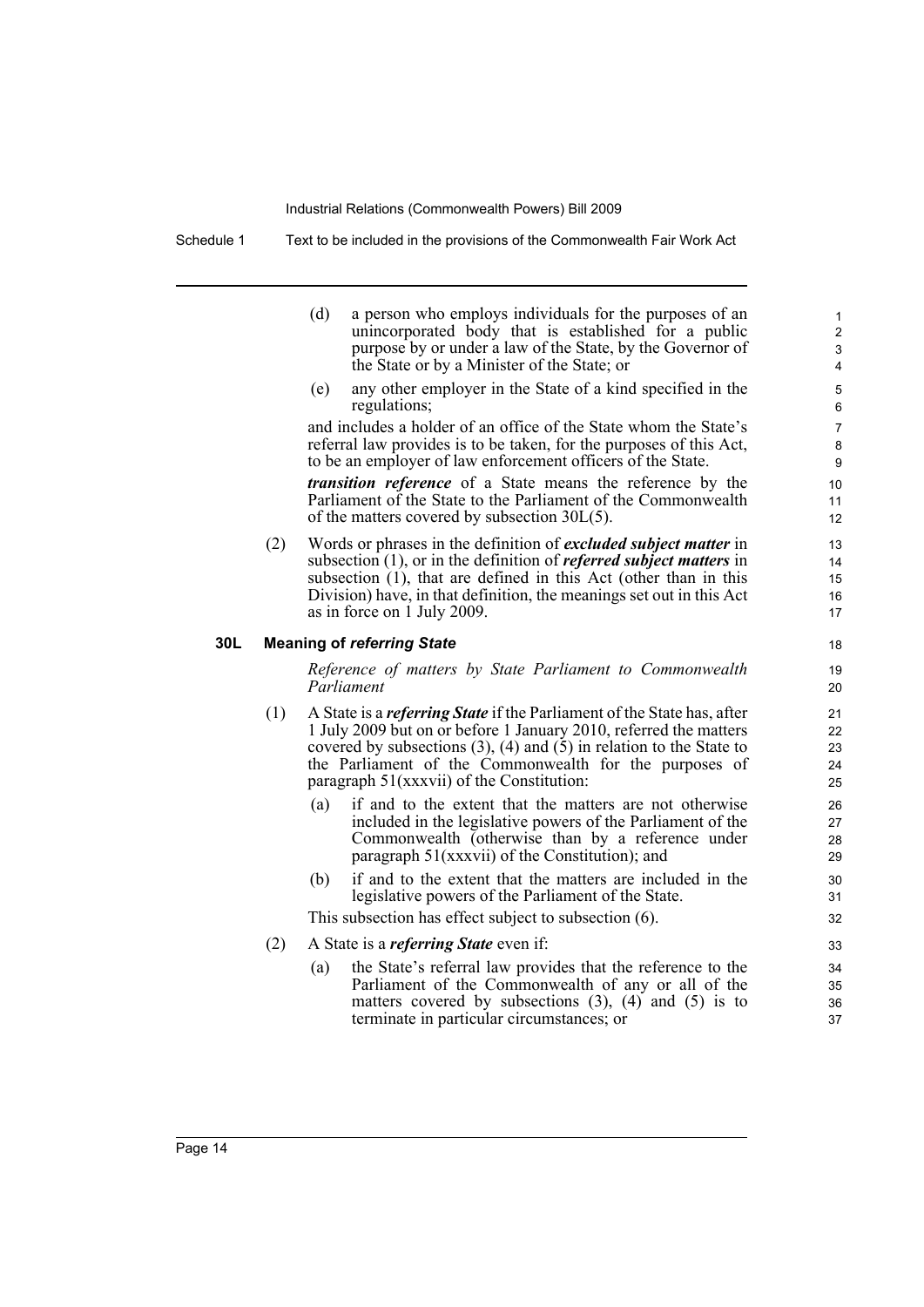|     | (b)     | the State's referral law provides that particular matters, or<br>all matters, relating to State public sector employees, or<br>State public sector employers, of the State are not included<br>in any or all of the matters covered by subsections $(3)$ , $(4)$<br>and $(5)$ ; or                                                             | 1<br>$\overline{2}$<br>3<br>4<br>5 |
|-----|---------|------------------------------------------------------------------------------------------------------------------------------------------------------------------------------------------------------------------------------------------------------------------------------------------------------------------------------------------------|------------------------------------|
|     | (c)     | the State's referral law provides that particular matters, or<br>all matters, relating to local government employees, or<br>local government employers, of the State are not included<br>in any or all of the matters covered by subsections $(3)$ , $(4)$<br>and $(5)$ .                                                                      | 6<br>7<br>8<br>9<br>10             |
|     |         | Reference covering referred provisions                                                                                                                                                                                                                                                                                                         | 11                                 |
| (3) |         | This subsection covers the matters to which the referred<br>provisions relate to the extent of making laws with respect to<br>those matters by amending this Act, as originally enacted, and as<br>subsequently amended by amendments enacted at any time<br>before the State's referral law commenced, to include the referred<br>provisions. | 12<br>13<br>14<br>15<br>16<br>17   |
|     |         | Reference covering amendments                                                                                                                                                                                                                                                                                                                  | 18                                 |
| (4) |         | This subsection covers the referred subject matters to the extent<br>of making laws with respect to those matters by making express<br>amendments of this Act.                                                                                                                                                                                 | 19<br>20<br>21                     |
|     |         | Reference covering transitional matters                                                                                                                                                                                                                                                                                                        | 22                                 |
| (5) |         | This subsection covers making laws with respect to the transition<br>from the regime provided for by:                                                                                                                                                                                                                                          | 23<br>24                           |
|     | (a)     | the <i>Workplace Relations Act 1996</i> (as it continues to apply<br>because of the Fair Work (Transitional Provisions and<br>Consequential Amendments) Act 2009); or                                                                                                                                                                          | 25<br>26<br>27                     |
|     | (b)     | a law of a State relating to workplace relations or industrial<br>relations;                                                                                                                                                                                                                                                                   | 28<br>29                           |
|     |         | to the regime provided for by this Act.                                                                                                                                                                                                                                                                                                        | 30                                 |
|     |         | Effect of termination of reference                                                                                                                                                                                                                                                                                                             | 31                                 |
| (6) | occurs: | Despite anything to the contrary in a referral law of a State, a<br>State ceases to be a <i>referring State</i> if any or all of the following                                                                                                                                                                                                 | 32<br>33<br>34                     |
|     | (a)     | the State's initial reference terminates;                                                                                                                                                                                                                                                                                                      | 35                                 |
|     | (b)     | the State's amendment reference terminates, and neither of<br>subsections $(7)$ and $(8)$ apply to the termination;                                                                                                                                                                                                                            | 36<br>37                           |
|     | (c)     | the State's transition reference terminates.                                                                                                                                                                                                                                                                                                   | 38                                 |
|     |         |                                                                                                                                                                                                                                                                                                                                                |                                    |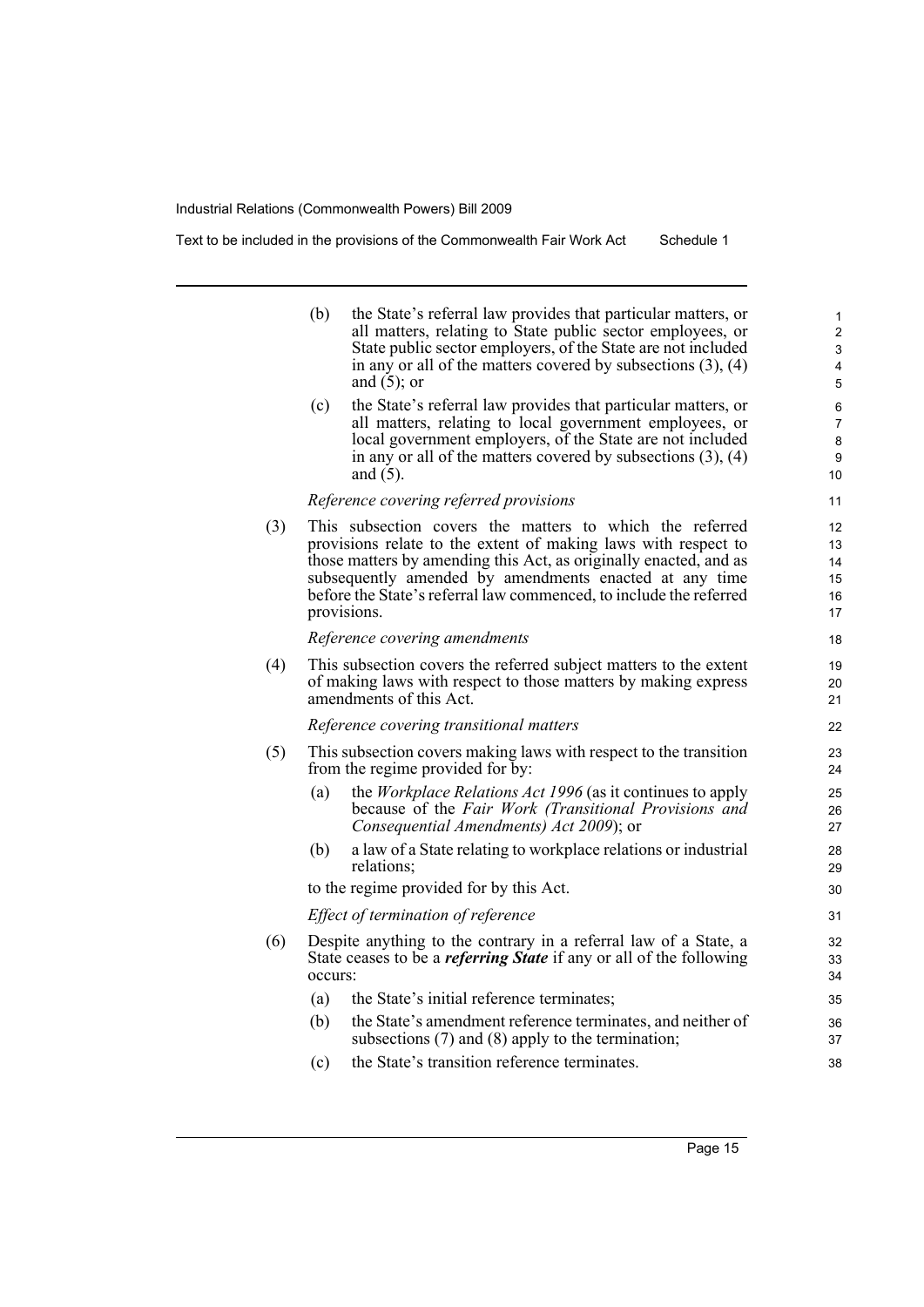Schedule 1 Text to be included in the provisions of the Commonwealth Fair Work Act

- (7) A State does not cease to be a *referring State* because of the termination of its amendment reference if:
	- (a) the termination is effected by the Governor of that State fixing a day by proclamation as the day on which the reference terminates; and

- (b) the day fixed is no earlier than the first day after the end of the period of 6 months beginning on the day on which the proclamation is published; and
- (c) that State's amendment reference, and the amendment reference of every other referring State (other than a referring State that has terminated its amendment reference in the circumstances referred to in subsection (8)), terminate on the same day.
- (8) A State does not cease to be a *referring State* because of the termination of its amendment reference if:
	- (a) the termination is effected by the Governor of that State fixing a day by proclamation as the day on which the reference terminates; and
	- (b) the day fixed is no earlier than the first day after the end of the period of 3 months beginning on the day on which the proclamation is published; and
	- (c) the Governor of that State, as part of the proclamation by which the termination is to be effected, declares that, in the opinion of the Governor, this Act:
		- (i) is proposed to be amended (by an amendment introduced into the Parliament by a Minister); or
		- (ii) has been amended;

in a manner that is inconsistent with one or more of the fundamental workplace relations principles.

- (9) The following are the *fundamental workplace relations principles*:
	- (a) that this Act should provide for, and continue to provide for, the following:
		- (i) a strong, simple and enforceable safety net of minimum employment standards;
		- (ii) genuine rights and responsibilities to ensure fairness, choice and representation at work, including the freedom to choose whether or not to join and be represented by a union or participate in collective activities;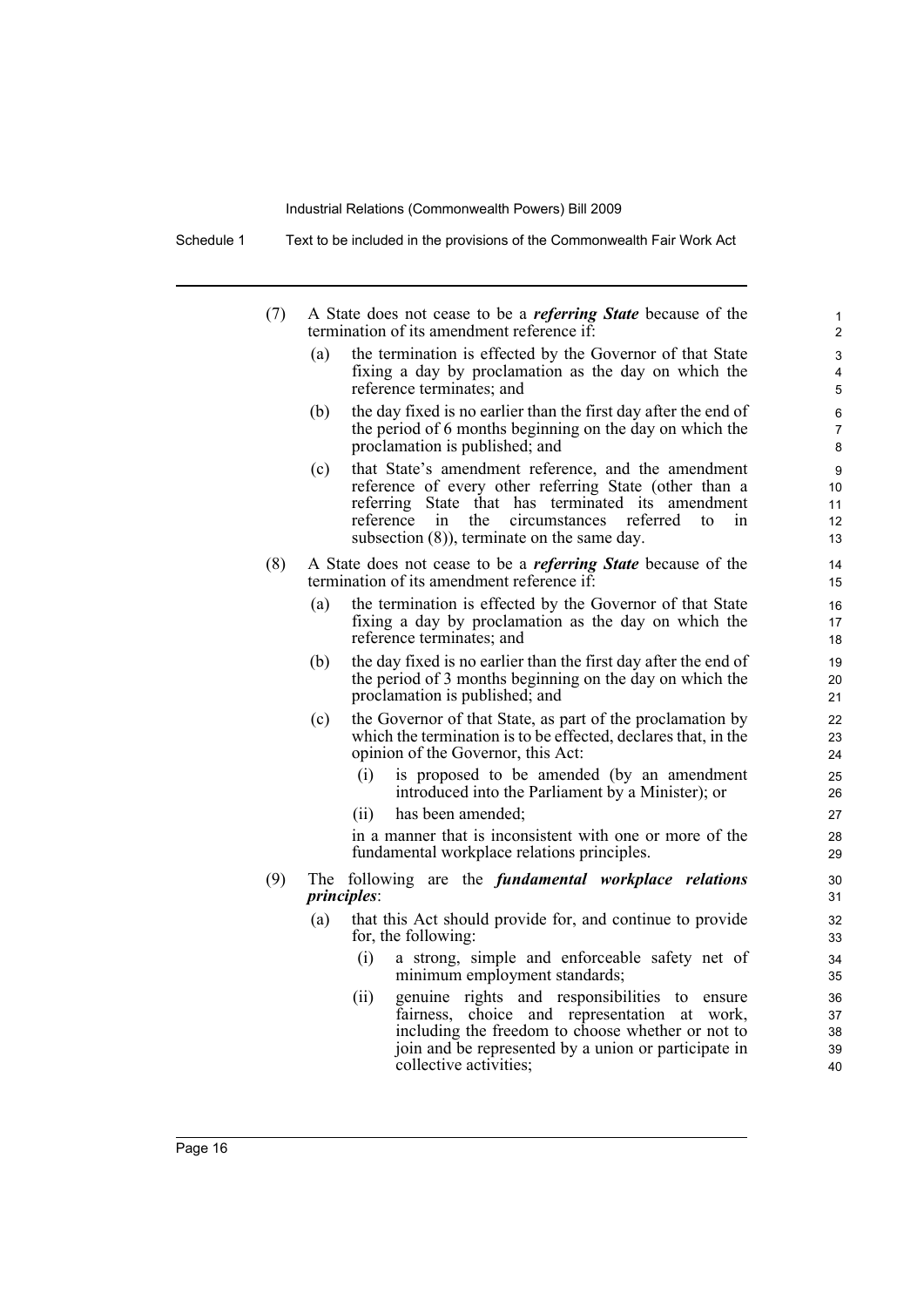|     |     |                                              | (iii) | collective bargaining at the enterprise level with no<br>provision for individual statutory agreements;                                                                                                                         | 1<br>$\overline{2}$  |  |  |
|-----|-----|----------------------------------------------|-------|---------------------------------------------------------------------------------------------------------------------------------------------------------------------------------------------------------------------------------|----------------------|--|--|
|     |     |                                              | (iv)  | fair and effective remedies available through an<br>independent umpire;                                                                                                                                                         | 3<br>4               |  |  |
|     |     |                                              | (v)   | protection from unfair dismissal;                                                                                                                                                                                               | 5                    |  |  |
|     |     | (b)                                          |       | that there should be, and continue to be, in connection with<br>the operation of this Act, the following:                                                                                                                       | 6<br>$\overline{7}$  |  |  |
|     |     |                                              | (i)   | an independent tribunal system;                                                                                                                                                                                                 | 8                    |  |  |
|     |     |                                              | (ii)  | an independent authority able to assist employers<br>and employees within a national workplace<br>relations system.                                                                                                             | 9<br>10<br>11        |  |  |
| 30M |     |                                              |       | Extended meaning of national system employee                                                                                                                                                                                    | 12                   |  |  |
|     | (1) |                                              |       | A national system employee includes:                                                                                                                                                                                            | 13                   |  |  |
|     |     | (a)                                          |       | any individual in a State that is a referring State because of<br>this Division so far as he or she is employed, or usually<br>employed, as described in paragraph $30\bar{N}(1)(a)$ , except on<br>a vocational placement; and | 14<br>15<br>16<br>17 |  |  |
|     |     | (b)                                          |       | a law enforcement officer of the State to whom subsection<br>$30P(1)$ applies.                                                                                                                                                  | 18<br>19             |  |  |
|     | (2) |                                              |       | This section does not limit the operation of section 13 (which<br>defines a national system employee).<br>Note: Section 30S may limit the extent to which this section extends the                                              | 20<br>21<br>22       |  |  |
|     |     |                                              |       | meaning of national system employee.                                                                                                                                                                                            | 23                   |  |  |
| 30N |     | Extended meaning of national system employer |       |                                                                                                                                                                                                                                 |                      |  |  |
|     | (1) |                                              |       | A national system employer includes:                                                                                                                                                                                            | 25                   |  |  |
|     |     | (a)                                          |       | any person in a State that is a referring State because of this<br>Division so far as the person employs, or usually employs,<br>an individual; and                                                                             | 26<br>27<br>28       |  |  |
|     |     | (b)                                          |       | a holder of an office to whom subsection $30P(2)$ applies.                                                                                                                                                                      | 29                   |  |  |
|     | (2) |                                              |       | This section does not limit the operation of section 14 (which<br>defines a national system employer).                                                                                                                          | 30<br>31             |  |  |
|     |     |                                              |       | Note: Section 30S may limit the extent to which this section extends the<br>meaning of national system employer.                                                                                                                | 32<br>33             |  |  |
| 30P |     |                                              |       | Extended ordinary meanings of employee and employer                                                                                                                                                                             | 34                   |  |  |
|     | (1) | law.                                         |       | A reference in this Act to an employee with its ordinary meaning<br>includes a reference to a law enforcement officer of a referring<br>State if the State's referral law so provides for the purposes of that                  | 35<br>36<br>37<br>38 |  |  |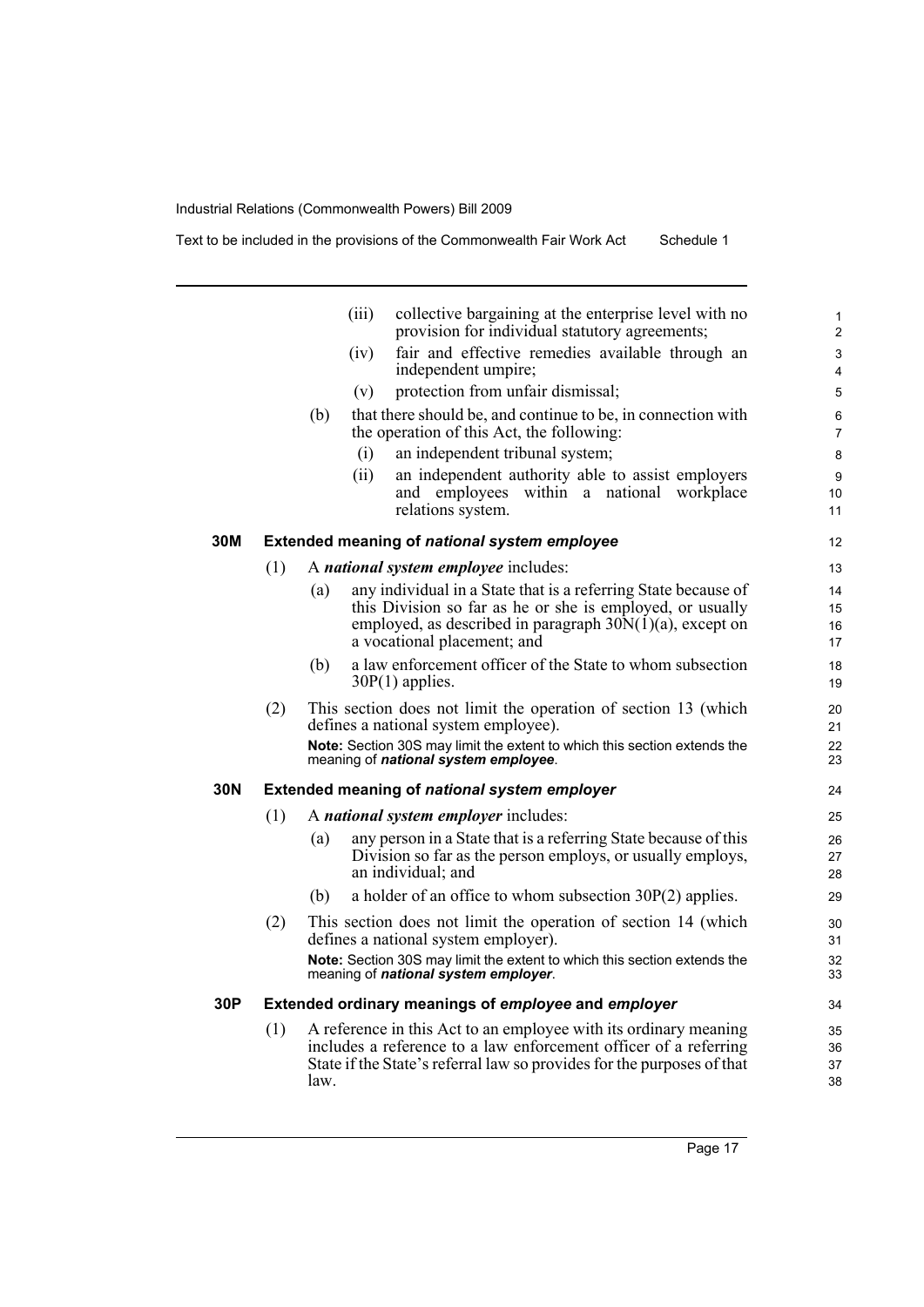Schedule 1 Text to be included in the provisions of the Commonwealth Fair Work Act

(2) A reference in this Act to an employer with its ordinary meaning includes a reference to a holder of an office of a State if the State's referral law provides, for the purposes of that law, that the holder of the office is taken to be the employer of a law enforcement officer of the State. (3) This section does not limit the operation of section 15 (which deals with references to employee and employer with their ordinary meanings). **Note:** Section 30S may limit the extent to which this section extends the meanings of *employee* and *employer*. **30Q Extended meaning of** *outworker entity* (1) An *outworker entity* includes a person, other than in the person's capacity as a national system employer, so far as: (a) the person arranges for work to be performed for the person (either directly or indirectly); and (b) the work is of a kind that is often performed by outworkers; and (c) one or more of the following applies: (i) at the time the arrangement is made, one or more parties to the arrangement is in a State that is a referring State because of this Division; (ii) the work is to be performed in a State that is a referring State because of this Division; (iii) the person referred to in paragraph (a) carries on an activity (whether of a commercial, governmental or other nature) in a State that is a referring State because of this Division, and the work is reasonably likely to be performed in that State; (iv) the person referred to in paragraph (a) carries on an activity (whether of a commercial, governmental or other nature) in a State that is a referring State because of this Division, and the work is to be performed in connection with that activity. (2) This section does not limit the operation of the definition of *outworker entity* in section 12. **Note:** Section 30S may limit the extent to which this section extends the meaning of *outworker entity*. **30R General protections** (1) Part 3-1 (which deals with general protections) applies to action taken in a State that is a referring State because of this Division. 10 11 12 13 14 15 16 17 18 19 20 21 22 23 24 25 26 27 28 29 30 31 32 33 34 35 36 37 38 39 40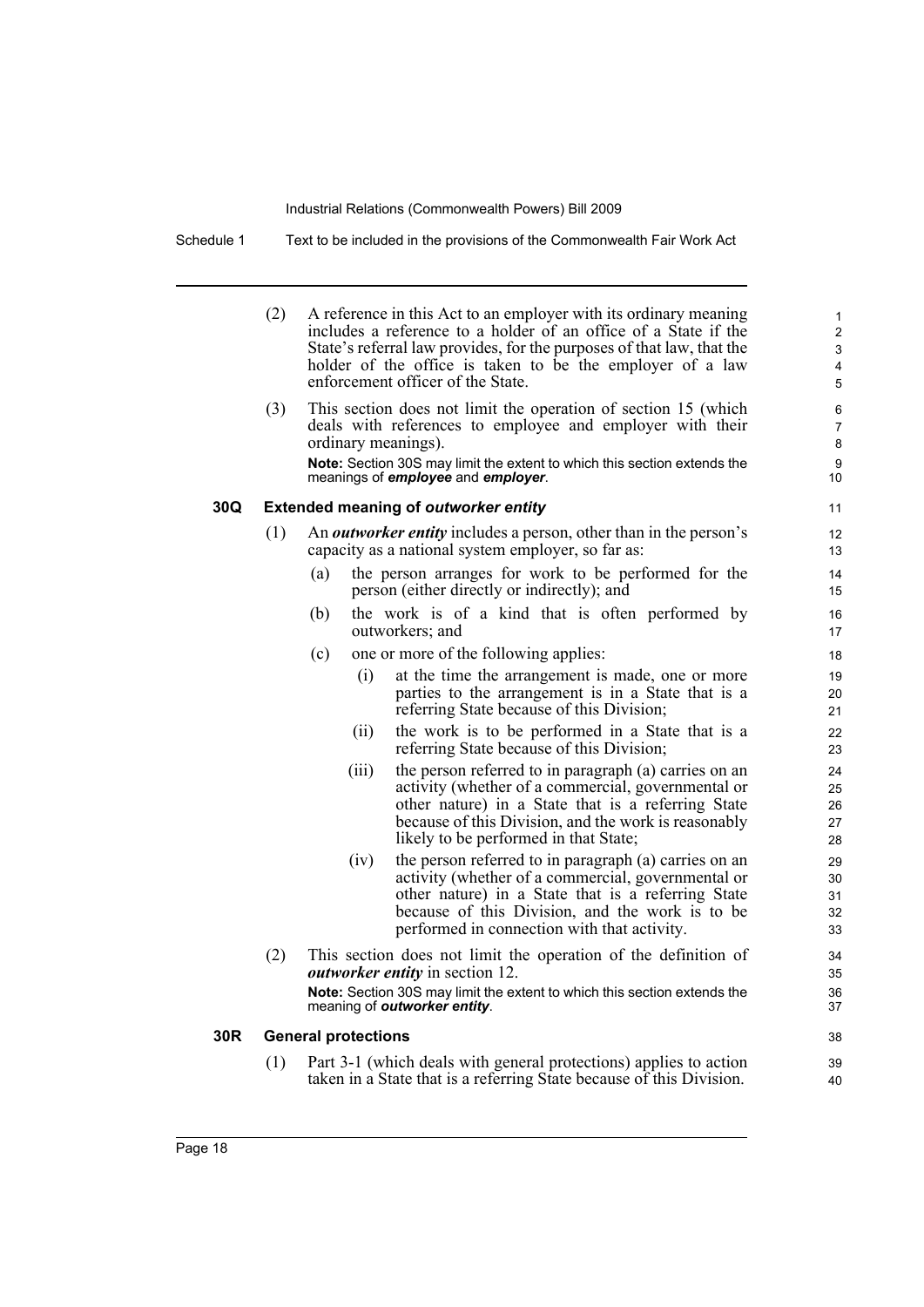Text to be included in the provisions of the Commonwealth Fair Work Act Schedule 1

(2) This section applies despite section 337 (which limits the application of  $\hat{P}$ art 3-1), and does not limit the operation of sections 338 and 339 (which set out the application of that Part). **Note:** Section 30S may limit the extent to which this section extends the application of Part 3-1.

### **30S Division only has effect if supported by reference**

A provision of this Division has effect in relation to a State that is a referring State because of this Division only to the extent that the State's referral law refers to the Parliament of the Commonwealth the matters mentioned in subsection 30L(1) that result in the Parliament of the Commonwealth having sufficient legislative power for the provision so to have effect.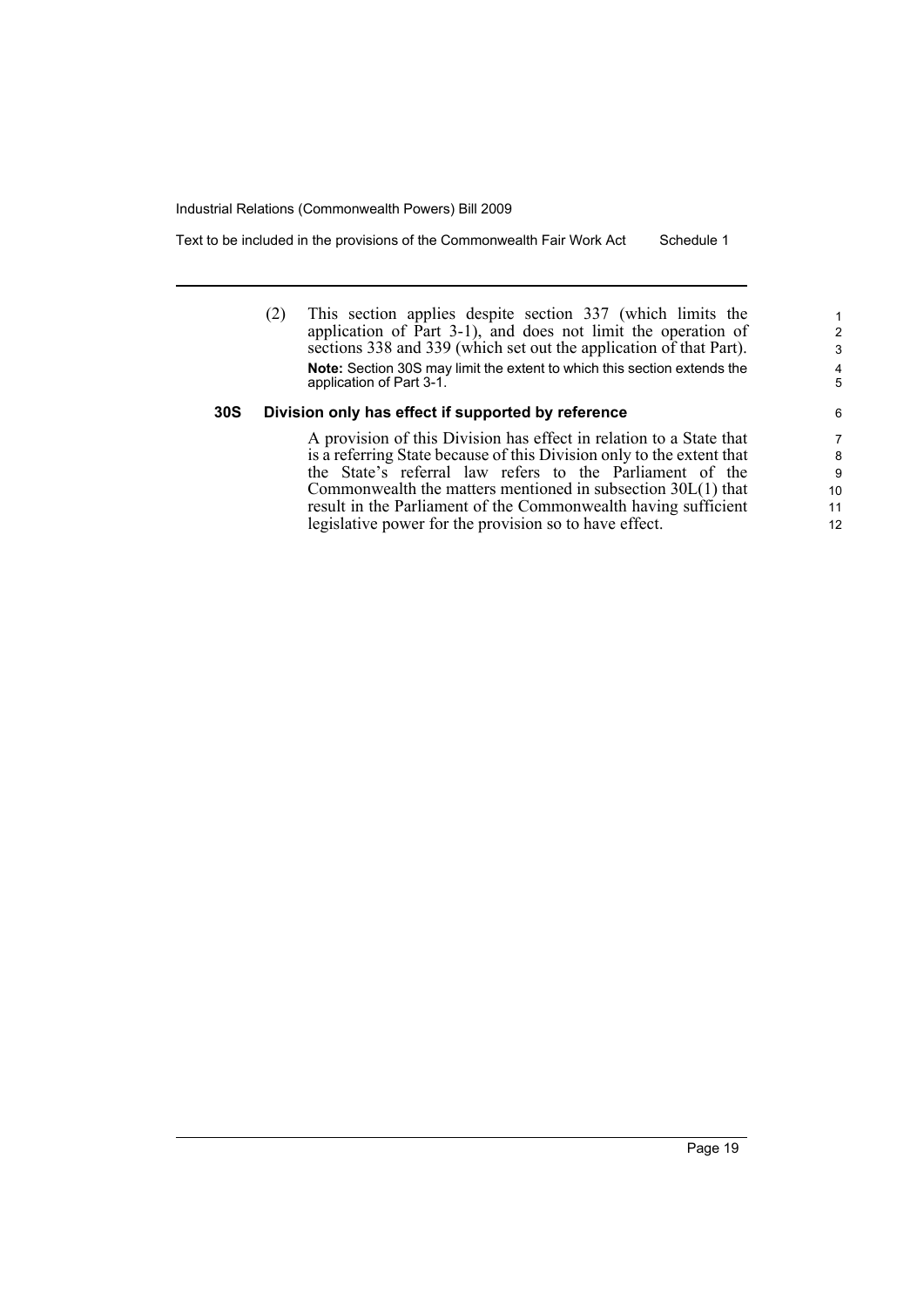Schedule 2 Amendment of Industrial Relations Act 1996 No 17

## <span id="page-25-0"></span>**Schedule 2 Amendment of Industrial Relations Act 1996 No 17**

### **[1] Sections 9A and 9B**

Insert after section 9:

### **9A Employers declared not to be national system employers**

(1) An eligible employer is declared not to be a national system employer for the purposes of the *Fair Work Act 2009* of the Commonwealth if the Minister, by order published on the NSW legislation website, declares the employer not to be a national system employer.

1  $\mathfrak{p}$ 

3 4

26 27 28

(2) An eligible employer is an employer that, under section 14 of the *Fair Work Act 2009* of the Commonwealth, is eligible to be declared not to be a national system employer for the purposes of that Act.

### **9B Referral of workplace relations matters to Commonwealth**

- (1) This Act is subject to the *Fair Work Act 2009* of the Commonwealth, including provisions of that Act that have effect in this State because of the referral of matters relating to workplace relations to the Commonwealth Parliament by the *Industrial Relations (Commonwealth Powers) Act 2009*.
- (2) A reference in any Act or instrument to an industrial instrument or agreement (however described) includes a reference to a relevant federal industrial instrument or agreement if the context permits and it is necessary to do so to take account of the reference of those matters to the Commonwealth Parliament.

### **[2] Section 146A Commission may exercise certain functions conferred on it by agreement**

Omit the section.

### **[3] Section 146B Commission may exercise certain dispute resolution functions under federal enterprise agreements**

Omit section 146B (1) (a) and (b). Insert instead:

- (a) the parties to the dispute are bound by a federal enterprise agreement, and
- (b) the Commission is authorised or permitted to conduct the dispute resolution process under procedures set out in the agreement.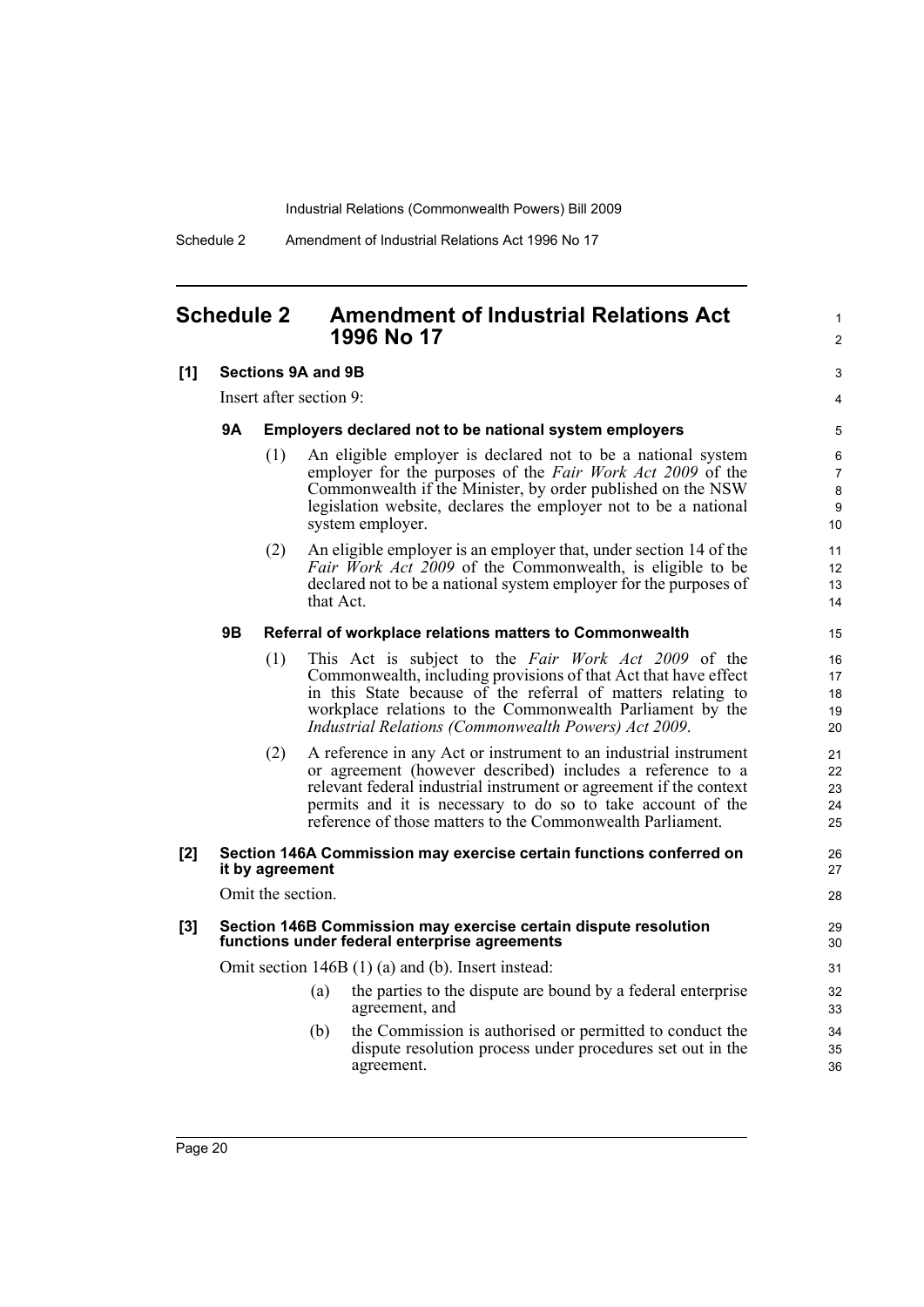| [4] | Section 146B (2) (a)                                                                                                                                                                                                                                                                                                                                                                                |  |
|-----|-----------------------------------------------------------------------------------------------------------------------------------------------------------------------------------------------------------------------------------------------------------------------------------------------------------------------------------------------------------------------------------------------------|--|
|     | Omit the paragraph. Insert instead:                                                                                                                                                                                                                                                                                                                                                                 |  |
|     | the federal enterprise agreement concerned, and<br>(a)                                                                                                                                                                                                                                                                                                                                              |  |
| [5] | <b>Section 146B (3)</b>                                                                                                                                                                                                                                                                                                                                                                             |  |
|     | Omit "the federal workplace agreement concerned, federal model dispute<br>resolution process".                                                                                                                                                                                                                                                                                                      |  |
|     | Insert instead "the federal enterprise agreement".                                                                                                                                                                                                                                                                                                                                                  |  |
| [6] | Section 146B (7) and (8)                                                                                                                                                                                                                                                                                                                                                                            |  |
|     | Omit the subsections. Insert instead:                                                                                                                                                                                                                                                                                                                                                               |  |
|     | Nothing in this section makes any order, determination or other<br>(7)<br>decision of the Commission in respect of the dispute binding on<br>other parties to the dispute unless the federal enterprise<br>agreement concerned or federal Act operate to make it binding on<br>the parties.                                                                                                         |  |
|     | In this section:<br>(8)<br>federal Act means the Fair Work Act 2009 of the<br>Commonwealth.                                                                                                                                                                                                                                                                                                         |  |
|     | <i>federal enterprise agreement</i> means an enterprise agreement<br>within the meaning of the federal Act (and includes any<br>workplace agreement within the meaning of the former<br>Workplace Relations Act 1996 of the Commonwealth that<br>continues in force under the law of the Commonwealth).<br>modification<br>includes addition, exception, omission<br><sub>or</sub><br>substitution. |  |
| [7] | <b>Section 202 Definitions</b>                                                                                                                                                                                                                                                                                                                                                                      |  |
|     | Omit the definitions of Federal Act and Federal Commission. Insert instead:<br><b>Federal Act</b> means the Fair Work Act 2009 of the<br>Commonwealth.<br><b>Federal Commission</b> means Fair Work Australia under the<br>Federal Act.                                                                                                                                                             |  |